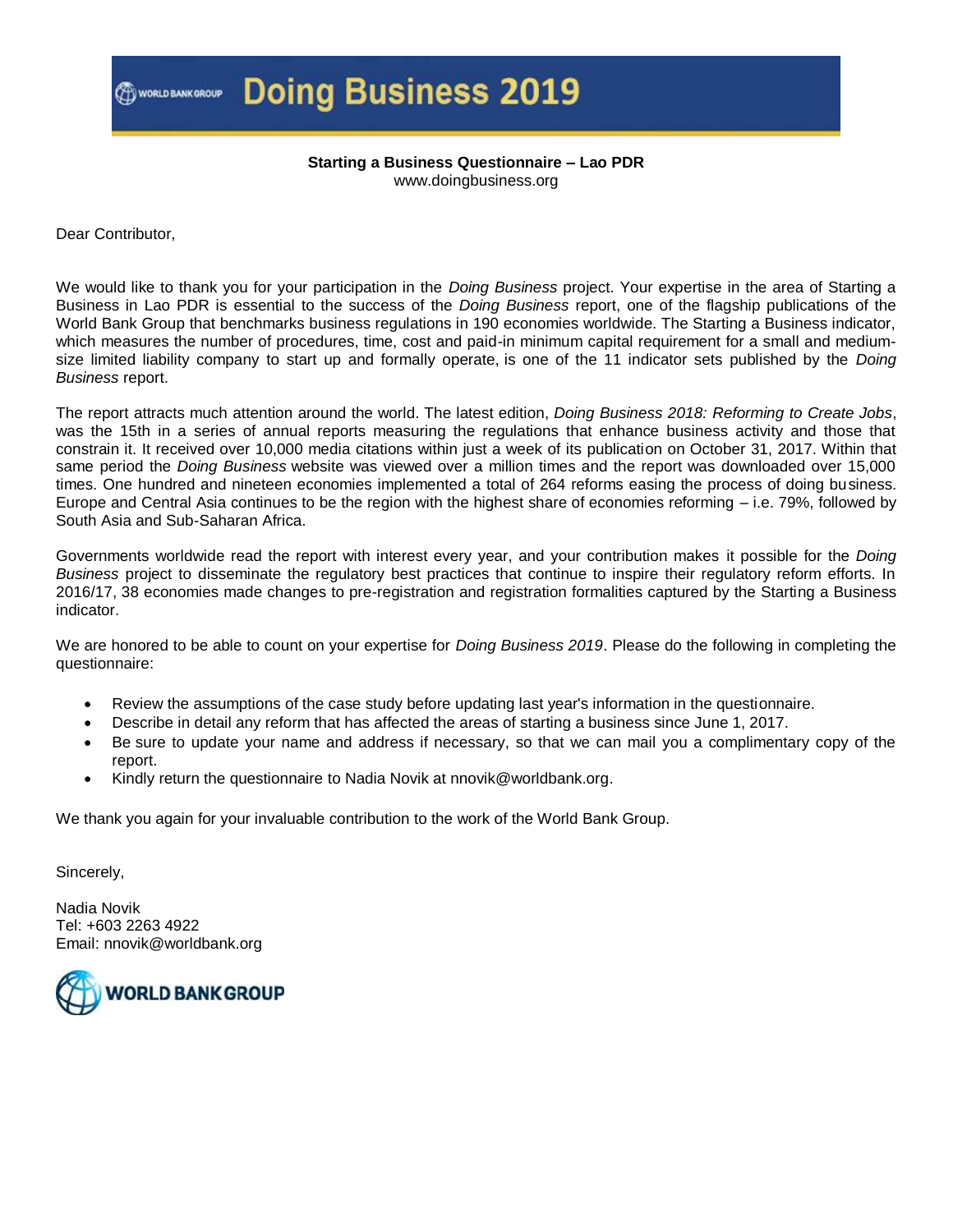#### **Primary Contributor Information:** Please check the box next to information you **do not** want us to **publish**.

|                            | <b>Name</b>                                    |                 |  |  |
|----------------------------|------------------------------------------------|-----------------|--|--|
|                            | Title (Mr., Ms., Dr.)                          |                 |  |  |
| Do not publish $\Box$      | <b>First Name</b>                              |                 |  |  |
|                            | Last Name                                      |                 |  |  |
| <b>Never Published</b>     | Position (e.g. manager,<br>associate, partner) |                 |  |  |
|                            | Profession (e.g. judge,<br>lawyer, notary)     |                 |  |  |
|                            | <b>Contact details</b>                         |                 |  |  |
| Do not publish $\square$   | Firm name                                      |                 |  |  |
|                            | Website                                        |                 |  |  |
| Do not publish $\boxtimes$ | E-mail address                                 |                 |  |  |
| Do not publish $\Box$      | Phone                                          |                 |  |  |
| <b>Never Published</b>     | Fax                                            |                 |  |  |
|                            | Mobile phone                                   |                 |  |  |
| Do not publish $\Box$      | <b>Firm Address</b>                            |                 |  |  |
| <b>Street</b>              |                                                | P.O. Box        |  |  |
| City                       |                                                | State/ Province |  |  |
| Zip/Postal code            |                                                | Country         |  |  |

#### **Additional Contributor(s):** If there are more people whom you would like us to acknowledge, kindly send us an e-mail.

| <b>Name</b>                            | <b>Occupation</b>                    | <b>Email</b> | <b>Phone</b>        | <b>Address</b>                                 |
|----------------------------------------|--------------------------------------|--------------|---------------------|------------------------------------------------|
| [title]<br>[first name]<br>[last name] | [firm]<br>[position]<br>[profession] |              | [phone]<br>[mobile] | [street]<br>[state/province]<br>[city/country] |
| [title]<br>[first name]<br>[last name] | [firm]<br>[position]<br>[profession] |              | [phone]<br>[mobile] | [street]<br>[state/province]<br>[city/country] |
| [title]<br>[first name]<br>[last name] | [firm]<br>[position]<br>[profession] |              | [phone]<br>[mobile] | [street]<br>[state/province]<br>[city/country] |

#### **Paperless Option for Complimentary Report and Certificate**

Last year contributors saved nearly half a million pieces of paper by selecting the paperless report option. We welcome you to join us in conserving resources:

 Please e-mail me an electronic copy of the report and my certificate of appreciation, rather than mailing me a paper copy.

**Referrals:** Please help us expand our list of contributors by referring us to other experts in the private or public sector (lawyers, notaries, public officials or any expert on this field) who can respond to the questionnaire.

| First name | Last name | Position | ⊆irm | Address | Phone | E-mail |  |
|------------|-----------|----------|------|---------|-------|--------|--|
|            |           |          |      |         |       |        |  |
|            |           |          |      |         |       |        |  |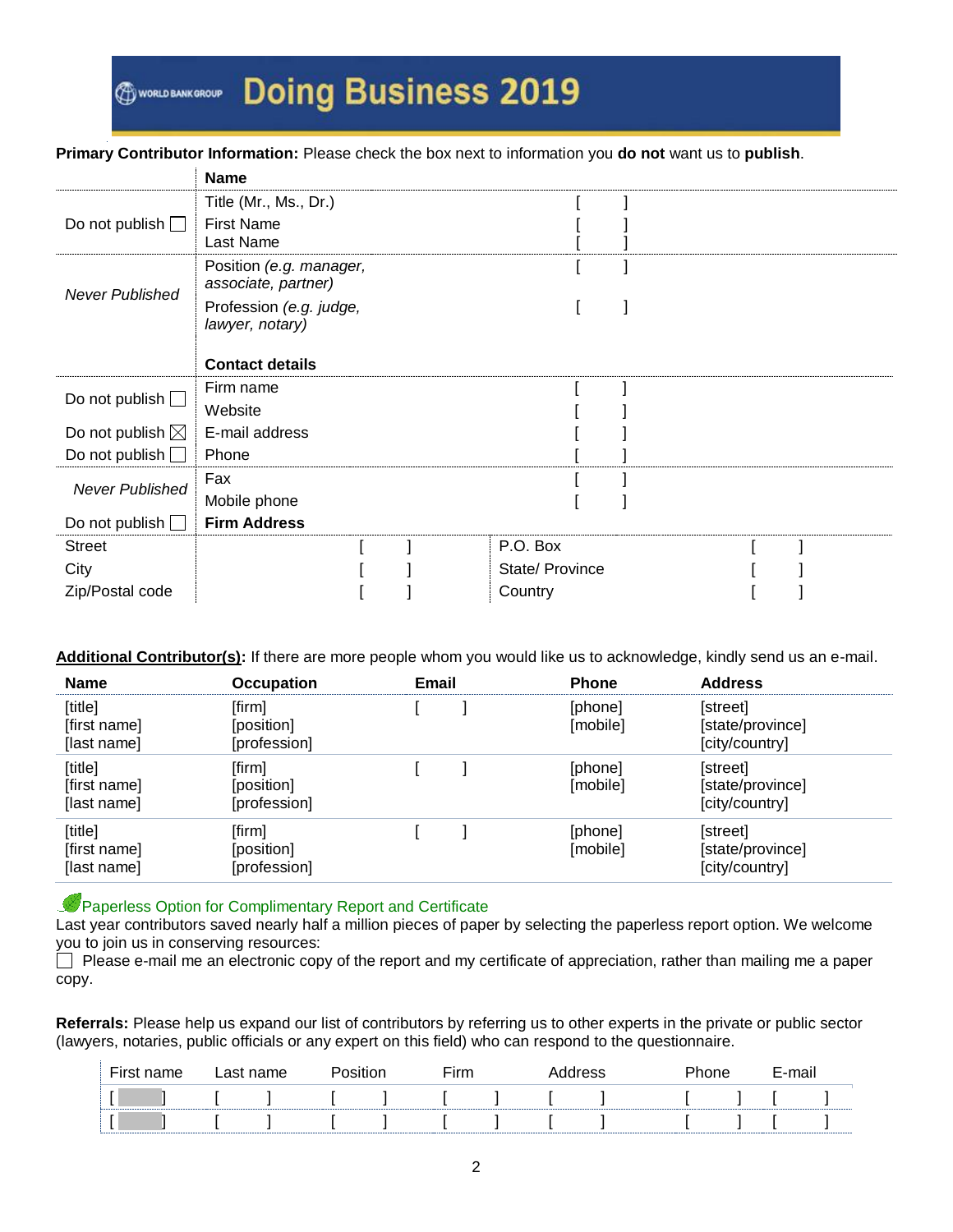#### **1. CASE STUDY ASSUMPTIONS**

The Starting a Business indicators record all procedures officially required, or commonly done in practice, for an entrepreneur to start up and formally operate an industrial or commercial business, as well as the time and cost to complete these procedures and the paid-in minimum capital. These procedures include obtaining all the necessary licenses and permits and completing any required notifications, verifications or inscriptions for the company and employees with relevant authorities.

#### **Please provide responses to the questions in sections 2 and 3 of the questionnaire based on the case study assumptions and information below.**

#### **You are setting up the following company:**

| <b>Type of limited liability</b><br>company | Private Limited Liability Company. The business has 5 owners (shareholders) and is<br>100% domestically owned.                                                                                                                                                                                                                                                                                                                                                   |
|---------------------------------------------|------------------------------------------------------------------------------------------------------------------------------------------------------------------------------------------------------------------------------------------------------------------------------------------------------------------------------------------------------------------------------------------------------------------------------------------------------------------|
| Location                                    | In Vientiane.                                                                                                                                                                                                                                                                                                                                                                                                                                                    |
| <b>Company size</b>                         | Start-up capital: LAK 182,883,430 (equivalent to USD 21,500).<br>Annual sales (turnover): LAK 1,828,834,298 (equivalent to USD 215,000).<br>Number of employees: 10-50 employees (within 1 month of commencement of<br>operations). All are nationals of Lao PDR.                                                                                                                                                                                                |
| <b>Activities</b>                           | The business conducts general industrial or commercial activities, such as<br>$\bullet$<br>production or sale of goods or services to the public.<br>The business does not qualify for investment incentives or any special benefits.<br>٠<br>The business does not perform foreign trade activities and does not handle products<br>subject to a special tax regime, for example, liquor or tobacco. It does not use heavily<br>polluting production processes. |
| <b>Assets and office space</b>              | The business does not own real estate. It leases the commercial plant and offices.<br>$\bullet$<br>The amount of the annual lease for the office space is LAK 18,288,343 (equivalent to<br>USD 2,150).<br>The size of the entire office space is approximately 929 square meters (10,000<br>$\bullet$<br>square feet).                                                                                                                                           |
| <b>Company deed</b>                         | 10 pages long.                                                                                                                                                                                                                                                                                                                                                                                                                                                   |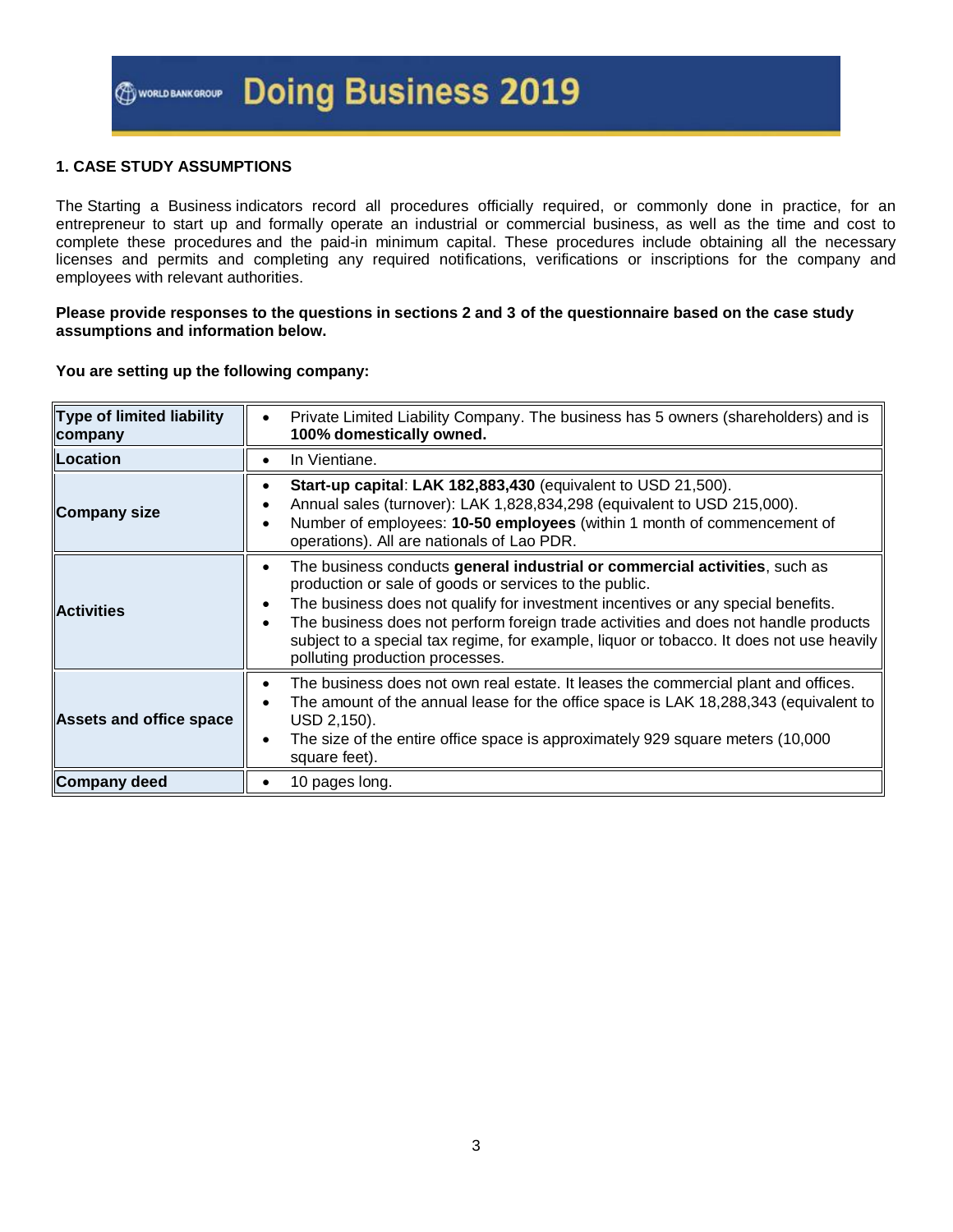#### **2. REFORM UPDATE**

**When answering the questions below, please use the case study assumptions provided in section 1.**

#### **2.1 Has there been any reform (in practice or in laws and regulations) related to the process of starting a business SINCE June 1, 2017?**

If applicable, please indicate the name and date of the law and provide an online link to the legal text:

| <b>Response</b>   | If yes, has this reform simplified or complicated the process of starting a<br>business? Please explain: |
|-------------------|----------------------------------------------------------------------------------------------------------|
| -Click to Select- |                                                                                                          |

**2.2 Are you aware of any reform (in practice or in laws and regulations) related to the process of starting a business that is expected to be adopted PRIOR TO May 1, 2018?**

| <b>Response</b>   | If yes, is this reform expected to simplify or complicate the process of<br>starting a business? Please explain: |
|-------------------|------------------------------------------------------------------------------------------------------------------|
| -Click to Select- |                                                                                                                  |

**2.3 Are you aware of any reform (in practice or in laws and regulations) related to the process of starting a business that is ongoing and is expected to be adopted AFTER May 1, 2018?**

| <b>Response</b>   | If yes, is this reform expected to simplify or complicate the process of<br>starting a business? Please explain: |
|-------------------|------------------------------------------------------------------------------------------------------------------|
| -Click to Select- |                                                                                                                  |

**2.4 How many Private Limited Liability Company registrations did you or your company oversee in the past year?** -Click to Select-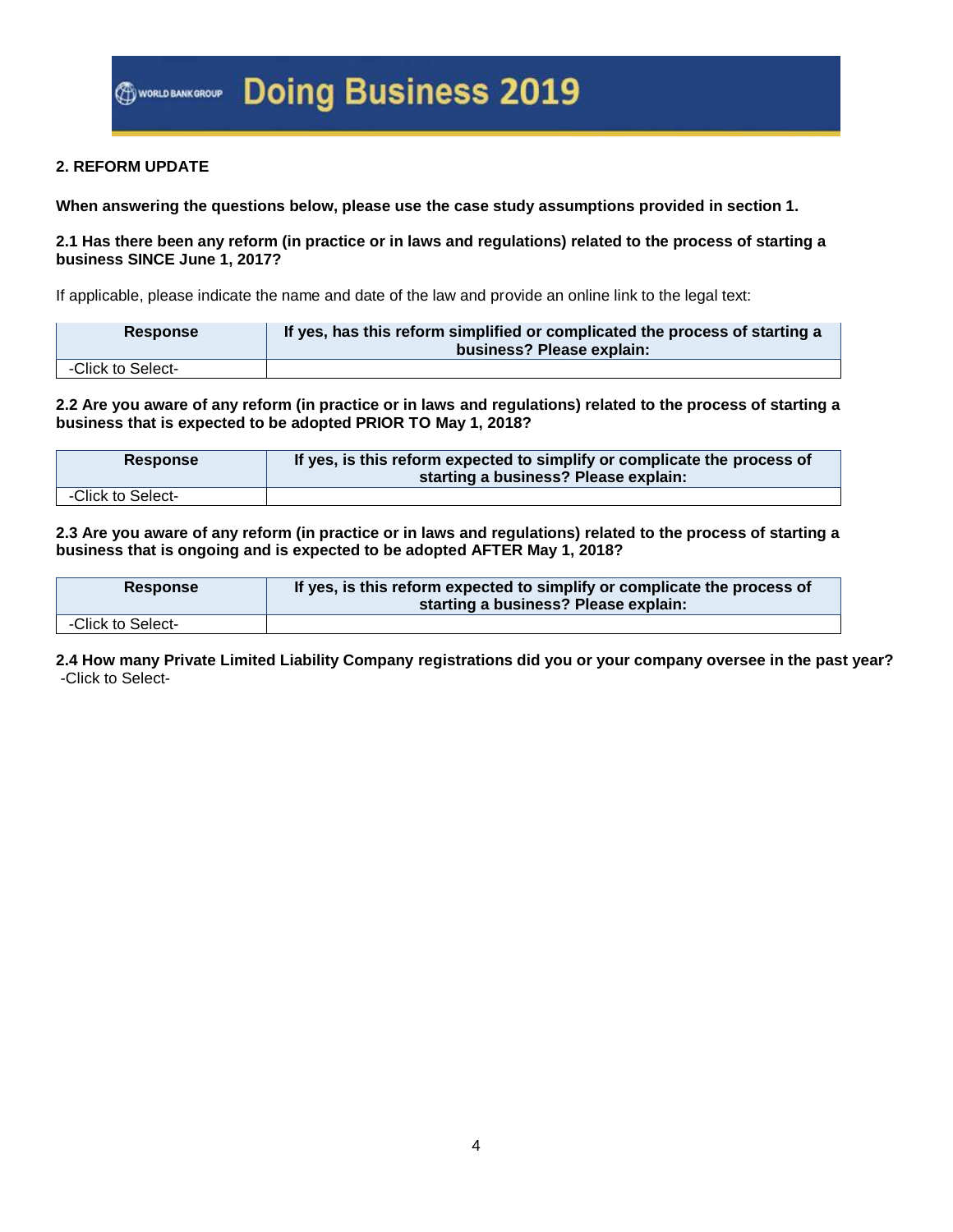#### **3. THE BUSINESS START-UP PROCESS**

For your convenience, last year's aggregate answers are included in this survey. They represent a **unified** answer based on the answers we received from various contributors. Thus, they may not match the specific answers that you or your colleagues provided last year.

If you feel that the unified answers do not reflect the current reality in your economy, kindly provide us with your own answers and a clear indication of the reasons for your different views.

Please describe in detail any change to the data and indicate when the change took effect. Please specify the reason why you think the data for this year should be different:

- (i) Correction: our unified answer is wrong and does not reflect the current practice in your economy;
- (ii) Reform: the different answer resulted from a modification of practice or law after June 1, 2017;
- (iii) Other: please specify.

#### **Definitions**

A **procedure** is any interaction of the company founder with external parties, for example, government agencies, lawyers, auditors or notaries. Interactions between company founders or between company officers and their employees are not considered separate procedures. Both pre- and post-incorporation procedures that are required for an entrepreneur to legally operate a business (**including procedures required after the company incorporation**) are recorded. If female entrepreneurs have to comply with additional requirements compared to male entrepreneurs, such additional requirements are included in the list of procedures and are marked as "applies to women only".

**Time** is recorded in **calendar days**, not working days. The time span for each procedure starts with the first filing of the application or request and ends once the company has received the final document, such as the company registration certificate or tax number (for example, it includes the time to make an appointment with a notary or any waiting time once the documents are filed). It is assumed that the entrepreneur has had no prior contact with any of the officials. Procedures that can be fully completed online and in less than 1 day are counted as half a day.

**Costs** include only **official fees and taxes**. Bribes are excluded. If possible, please indicate the relevant fee schedule or calculation formula (for example, as a percentage of the company's capital). Fees for professional services (such as those of notaries, lawyers or accountants) are included only if the company is required by law to use such services or if the use of professional services are solicited by the majority of entrepreneurs.

**Paid-in minimum capital requirement** is the amount that an entrepreneur is required to deposit in a bank or with a notary prior to or within 3 months of company registration.

**Please note that all time and cost estimates for each procedure should be provided assuming that no bribe is offered to the officials. Similarly, please assume that no procedure can be skipped through a bribe payment.**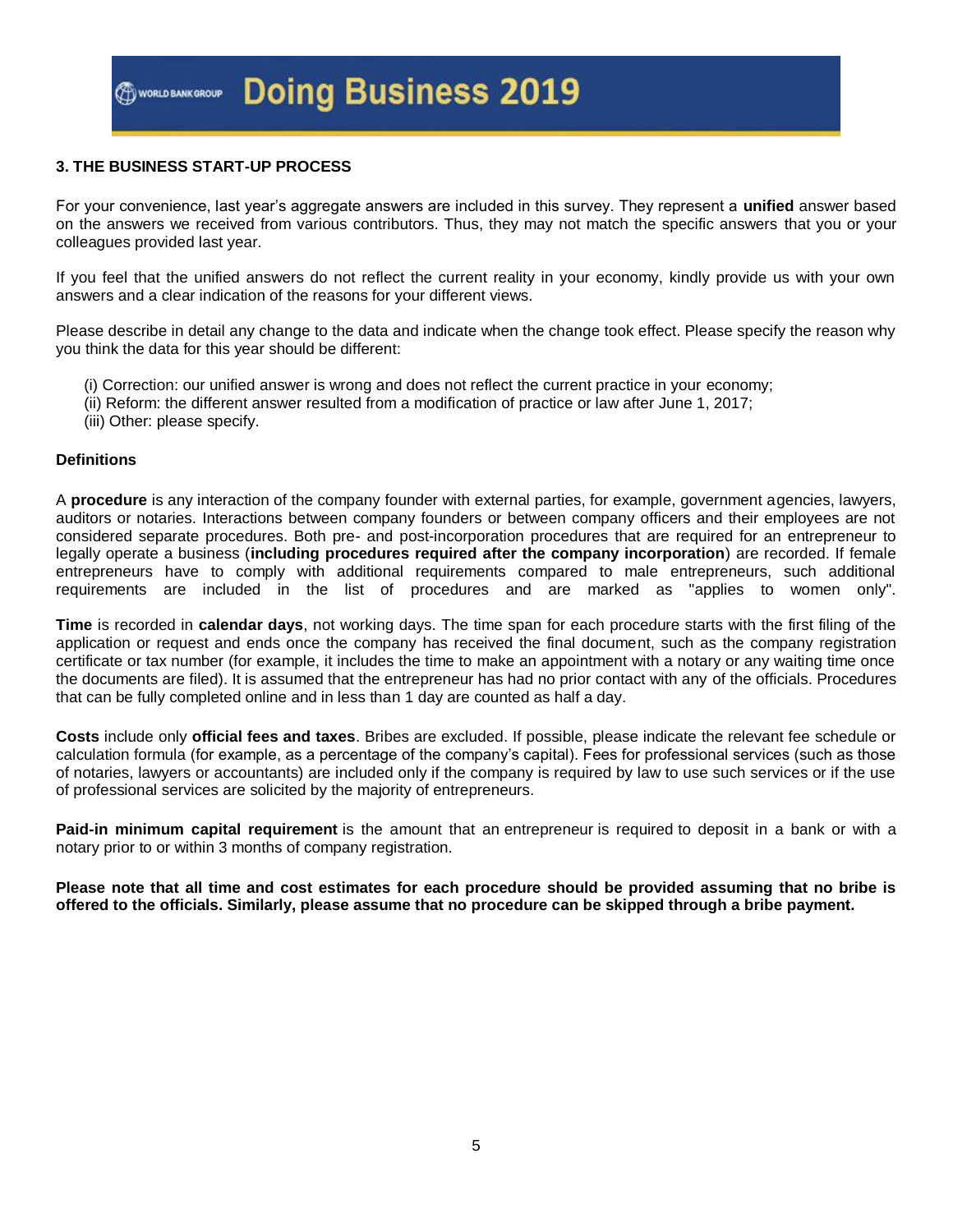#### **3.1 Please update the data below, taking into account the case study assumptions provided in section 1.**

- Please describe in detail any change to the data and indicate when the change took effect.
- When your answers differ from last year's information, please specify whether this is due to a correction, a reform or other reason.

|                              | Last year's information   | Please update last<br>year's information | <b>Comments (correction,</b><br>reform, other) |
|------------------------------|---------------------------|------------------------------------------|------------------------------------------------|
| Most common type of          | Private Limited Liability |                                          |                                                |
| domestic limited liability   | Company                   |                                          |                                                |
| company in Lao PDR.          |                           |                                          |                                                |
| Minimum capital requirement  | LAK <sub>0</sub>          |                                          |                                                |
| Paid-in minimum capital      | LAK <sub>0</sub>          |                                          |                                                |
| requirement (minimum         |                           |                                          |                                                |
| amount to be deposited prior |                           |                                          |                                                |
| to or within 3 months of     |                           |                                          |                                                |
| company registration)        |                           |                                          |                                                |

#### **3.2 Please revise as needed the following list of procedures to start a company in Vientiane based on the scenario described in section 1.**

| <b>Procedure 1</b>           | Apply for a Name Reservation Certificate and Enterprise Registration Certificate (ERC)                                                                                                                                                                                                                                                                                                                                                                                                                                                                                                                                                                                                                                                                                        |
|------------------------------|-------------------------------------------------------------------------------------------------------------------------------------------------------------------------------------------------------------------------------------------------------------------------------------------------------------------------------------------------------------------------------------------------------------------------------------------------------------------------------------------------------------------------------------------------------------------------------------------------------------------------------------------------------------------------------------------------------------------------------------------------------------------------------|
| Name update:                 |                                                                                                                                                                                                                                                                                                                                                                                                                                                                                                                                                                                                                                                                                                                                                                               |
| Time:                        | Time last year: 2 weeks                                                                                                                                                                                                                                                                                                                                                                                                                                                                                                                                                                                                                                                                                                                                                       |
|                              | Time update:                                                                                                                                                                                                                                                                                                                                                                                                                                                                                                                                                                                                                                                                                                                                                                  |
|                              | Can this procedure be done simultaneously with another procedure? - Click to Select-                                                                                                                                                                                                                                                                                                                                                                                                                                                                                                                                                                                                                                                                                          |
|                              | If so, which other procedure can it be done simultaneously with?                                                                                                                                                                                                                                                                                                                                                                                                                                                                                                                                                                                                                                                                                                              |
| Cost:                        | Cost last year: LAK 390,000                                                                                                                                                                                                                                                                                                                                                                                                                                                                                                                                                                                                                                                                                                                                                   |
|                              | Cost update:                                                                                                                                                                                                                                                                                                                                                                                                                                                                                                                                                                                                                                                                                                                                                                  |
|                              | Legal basis for the fee (including a link to the fee schedule where available):                                                                                                                                                                                                                                                                                                                                                                                                                                                                                                                                                                                                                                                                                               |
| Agency:                      | Agency last year: Enterprise Registry Office (ERO), Department of Investment Promotion for<br>General Businesses (IPB), Ministry of Industry and Commerce (MOIC)                                                                                                                                                                                                                                                                                                                                                                                                                                                                                                                                                                                                              |
|                              | Agency update:                                                                                                                                                                                                                                                                                                                                                                                                                                                                                                                                                                                                                                                                                                                                                                |
| <b>Procedure</b><br>Details: | Details: Applicants apply for the name reservation certificate and the enterprise registration<br>certificate at the same time. A completed Application for Reservation of Company Name, listing<br>three potential names for the company to be established, and a signed Contract of Incorporation<br>(if there are multiple shareholders) in the format approved by the MOIC must be submitted to the<br>ERO in order to obtain a Name Reservation Certificate. At the same time, the applicant submits<br>the application for the Enterprise Registration Certificate (ERC), which can be downloaded at the<br>MOIC website. Founders shall complete the application form for the ERC in the MOIC standard<br>application form attaching the following required documents: |
|                              | (i) 3 copies of the Contract of Incorporation,<br>(ii) 3 original copies of the signed Articles of Association in the MOIC standard template,<br>(iii) 3 copies of the resolution of founders of the company,<br>(iv) 3 copies of the Power of Attorney in the MOIC standard template (if another person is                                                                                                                                                                                                                                                                                                                                                                                                                                                                   |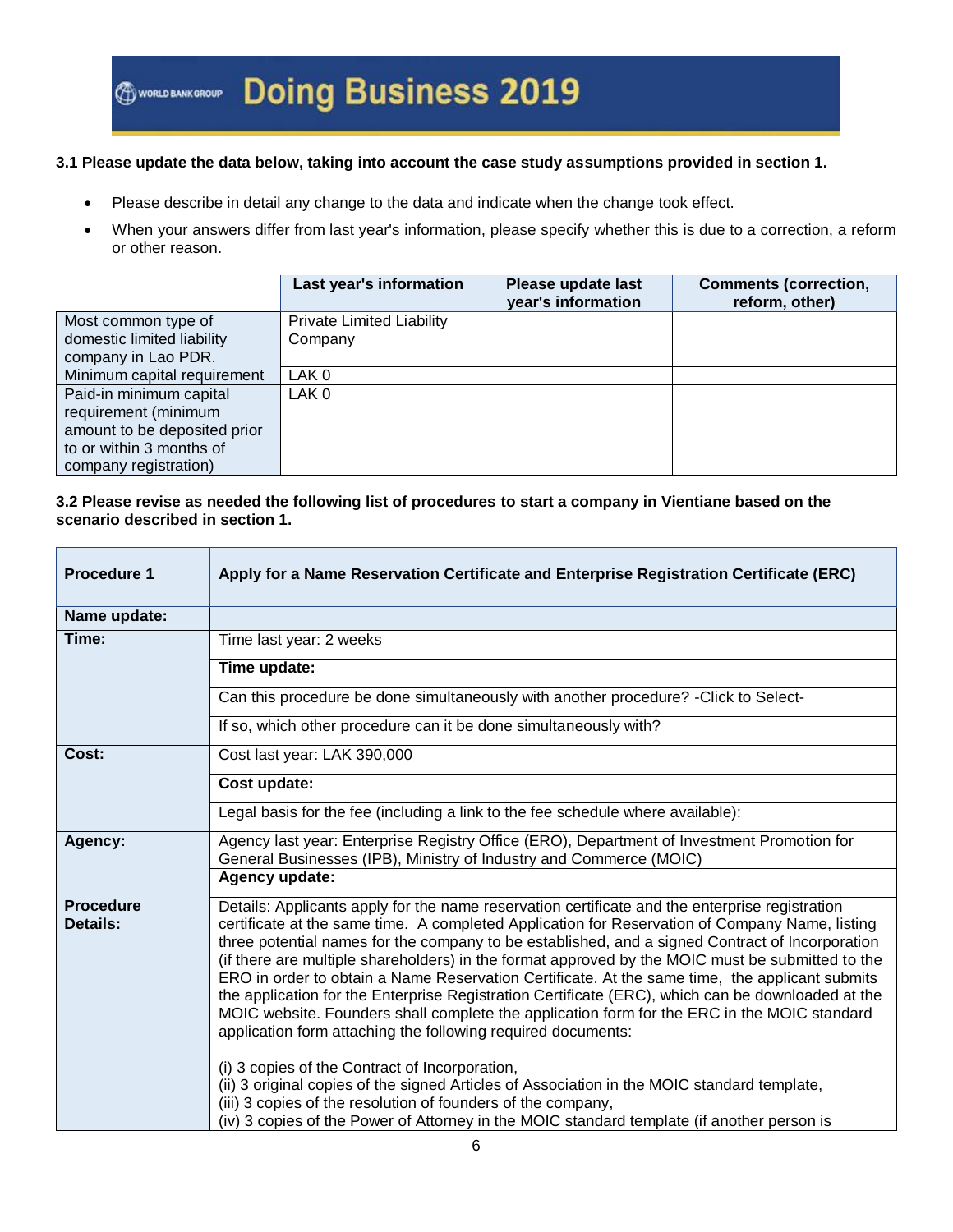| WORLD BANK GROUP                            | <b>Doing Business 2019</b>                                                                                                                                                                                                                        |
|---------------------------------------------|---------------------------------------------------------------------------------------------------------------------------------------------------------------------------------------------------------------------------------------------------|
|                                             | assigned to submit the application),<br>(v) 3 copies of ID card/passport of founders or business licenses for entities,<br>(vi) 6 photos size 3cmx4cm of the nominated Managing Director.                                                         |
|                                             | When issuing the ERC, the MOIC issues a letter that you have to take to the tax office to register<br>for a Tax ID.                                                                                                                               |
|                                             | Cost details:<br>LAK 10,000 (name reservation certificate), LAK 10,000 (Incorporation form) + LAK 70,000<br>(Application form) + LAK 300,000 (Registration service fee)<br>Your comments:                                                         |
| -Click to Select-                           | If you made changes to last year's information, please indicate whether these reflect a correction or a reform                                                                                                                                    |
|                                             | Please explain the changes and provide the legal basis when applicable:                                                                                                                                                                           |
|                                             | Can this procedure be done online? - Click to Select-Please provide a link to the website:                                                                                                                                                        |
|                                             | If yes, do the majority of entrepreneurs use this online service? - Click to Select-                                                                                                                                                              |
| If not, what are the main obstacles?        |                                                                                                                                                                                                                                                   |
| inspection visit, etc.)? - Click to Select- | If the procedure is done online, is any further in-person interaction still needed at the agency (i.e. a visit to submit<br>physical documents in addition to the electronic submission; a visit to obtain the final document; receive a physical |

| <b>Procedure 2</b>           | <b>Register the Articles of Association</b>                                                                                                                                                                                                                                                                                                                        |
|------------------------------|--------------------------------------------------------------------------------------------------------------------------------------------------------------------------------------------------------------------------------------------------------------------------------------------------------------------------------------------------------------------|
| Name update:                 |                                                                                                                                                                                                                                                                                                                                                                    |
| Time:                        | Time last year: 1 week                                                                                                                                                                                                                                                                                                                                             |
|                              | Time update:                                                                                                                                                                                                                                                                                                                                                       |
|                              | Can this procedure be done simultaneously with another procedure? - Click to Select-                                                                                                                                                                                                                                                                               |
|                              | If so, which other procedure can it be done simultaneously with?                                                                                                                                                                                                                                                                                                   |
| Cost:                        | Cost last year: no charge                                                                                                                                                                                                                                                                                                                                          |
|                              | Cost update:                                                                                                                                                                                                                                                                                                                                                       |
|                              | Legal basis for the fee (including a link to the fee schedule where available):                                                                                                                                                                                                                                                                                    |
| Agency:                      | Agency last year: State Asset Management Office, Ministry of Finance                                                                                                                                                                                                                                                                                               |
|                              | Agency update:                                                                                                                                                                                                                                                                                                                                                     |
| <b>Procedure</b><br>Details: | Details: Once the company obtains the Enterprise Registration Certificate, it shall thereafter<br>register its Articles of Association with the State Assets Management Department (SAMD),<br>Ministry of Finance. For registration the following are required: letter request, the original signed<br>Articles of Association, and copy of ERC.<br>Your comments: |
| -Click to Select-            | If you made changes to last year's information, please indicate whether these reflect a correction or a reform                                                                                                                                                                                                                                                     |
|                              | Please explain the changes and provide the legal basis when applicable:                                                                                                                                                                                                                                                                                            |
|                              | Can this procedure be done online? - Click to Select-Please provide a link to the website:                                                                                                                                                                                                                                                                         |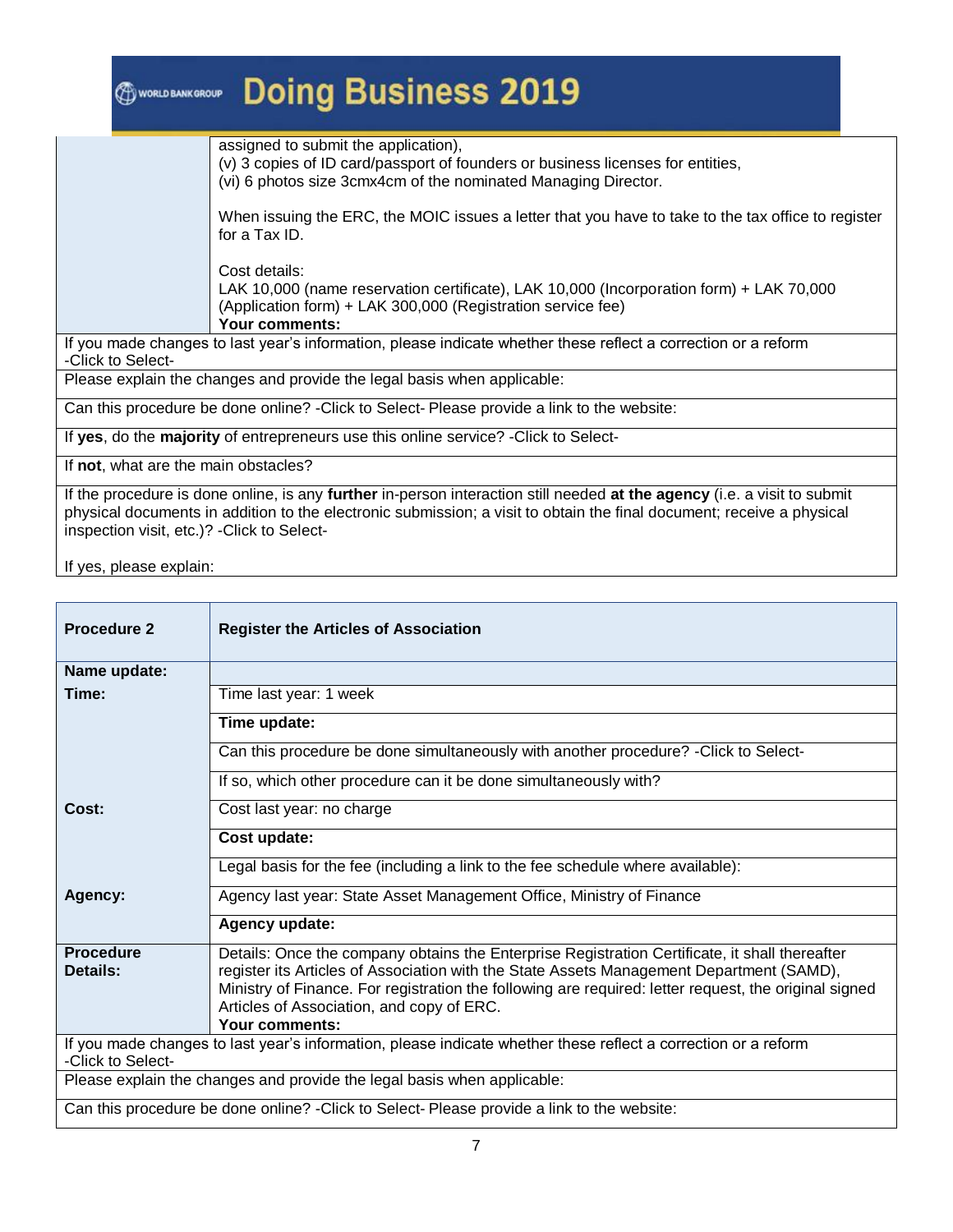## **Doing Business 2019**

#### If **yes**, do the **majority** of entrepreneurs use this online service? -Click to Select-

If **not**, what are the main obstacles?

If the procedure is done online, is any **further** in-person interaction still needed **at the agency** (i.e. a visit to submit physical documents in addition to the electronic submission; a visit to obtain the final document; receive a physical inspection visit, etc.)? -Click to Select-

| Procedure 3                                                                                | <b>Apply for Tax Registration Certificate</b>                                                                                                                                                                                                                                                                                                                                                                                          |  |
|--------------------------------------------------------------------------------------------|----------------------------------------------------------------------------------------------------------------------------------------------------------------------------------------------------------------------------------------------------------------------------------------------------------------------------------------------------------------------------------------------------------------------------------------|--|
| Name update:                                                                               |                                                                                                                                                                                                                                                                                                                                                                                                                                        |  |
| Time:                                                                                      | Time last year: 2 weeks                                                                                                                                                                                                                                                                                                                                                                                                                |  |
|                                                                                            | Time update:                                                                                                                                                                                                                                                                                                                                                                                                                           |  |
|                                                                                            | Can this procedure be done simultaneously with another procedure? - Click to Select-                                                                                                                                                                                                                                                                                                                                                   |  |
|                                                                                            | If so, which other procedure can it be done simultaneously with?                                                                                                                                                                                                                                                                                                                                                                       |  |
| Cost:                                                                                      | Cost last year: LAK 25,000 (Registration form for taxes) + LAK 100,000 (Tax certificate)                                                                                                                                                                                                                                                                                                                                               |  |
|                                                                                            | Cost update:                                                                                                                                                                                                                                                                                                                                                                                                                           |  |
|                                                                                            | Legal basis for the fee (including a link to the fee schedule where available):                                                                                                                                                                                                                                                                                                                                                        |  |
| Agency:                                                                                    | Agency last year: Tax Department                                                                                                                                                                                                                                                                                                                                                                                                       |  |
|                                                                                            | Agency update:                                                                                                                                                                                                                                                                                                                                                                                                                         |  |
| <b>Procedure</b><br><b>Details:</b>                                                        | Details: Enterprises operating in the Lao PDR are subject to direct and indirect taxes. You need<br>to submit the following documents:<br>1. Application form<br>2. Resident certificate of managers<br>3. List of assets<br>4. List of employees and estimates salaries<br>5. Copy of lease agreement<br>6. Office location certificate<br>7. Map signed and sealed by the village chief<br>8. 2 photos 3x4 of the managing directors |  |
|                                                                                            | 9. Copy of the resolution of formation<br>10. Copy of the ERC<br>11. Copy of ID cards<br>12. Registered AOA<br>Your comments:                                                                                                                                                                                                                                                                                                          |  |
| -Click to Select-                                                                          | If you made changes to last year's information, please indicate whether these reflect a correction or a reform                                                                                                                                                                                                                                                                                                                         |  |
|                                                                                            | Please explain the changes and provide the legal basis when applicable:                                                                                                                                                                                                                                                                                                                                                                |  |
| Can this procedure be done online? - Click to Select-Please provide a link to the website: |                                                                                                                                                                                                                                                                                                                                                                                                                                        |  |
| If yes, do the majority of entrepreneurs use this online service? - Click to Select-       |                                                                                                                                                                                                                                                                                                                                                                                                                                        |  |
| If not, what are the main obstacles?                                                       |                                                                                                                                                                                                                                                                                                                                                                                                                                        |  |
|                                                                                            | If the procedure is done online, is any further in-person interaction still needed at the agency (i.e. a visit to submit<br>physical documents in addition to the electronic submission; a visit to obtain the final document; receive a physical                                                                                                                                                                                      |  |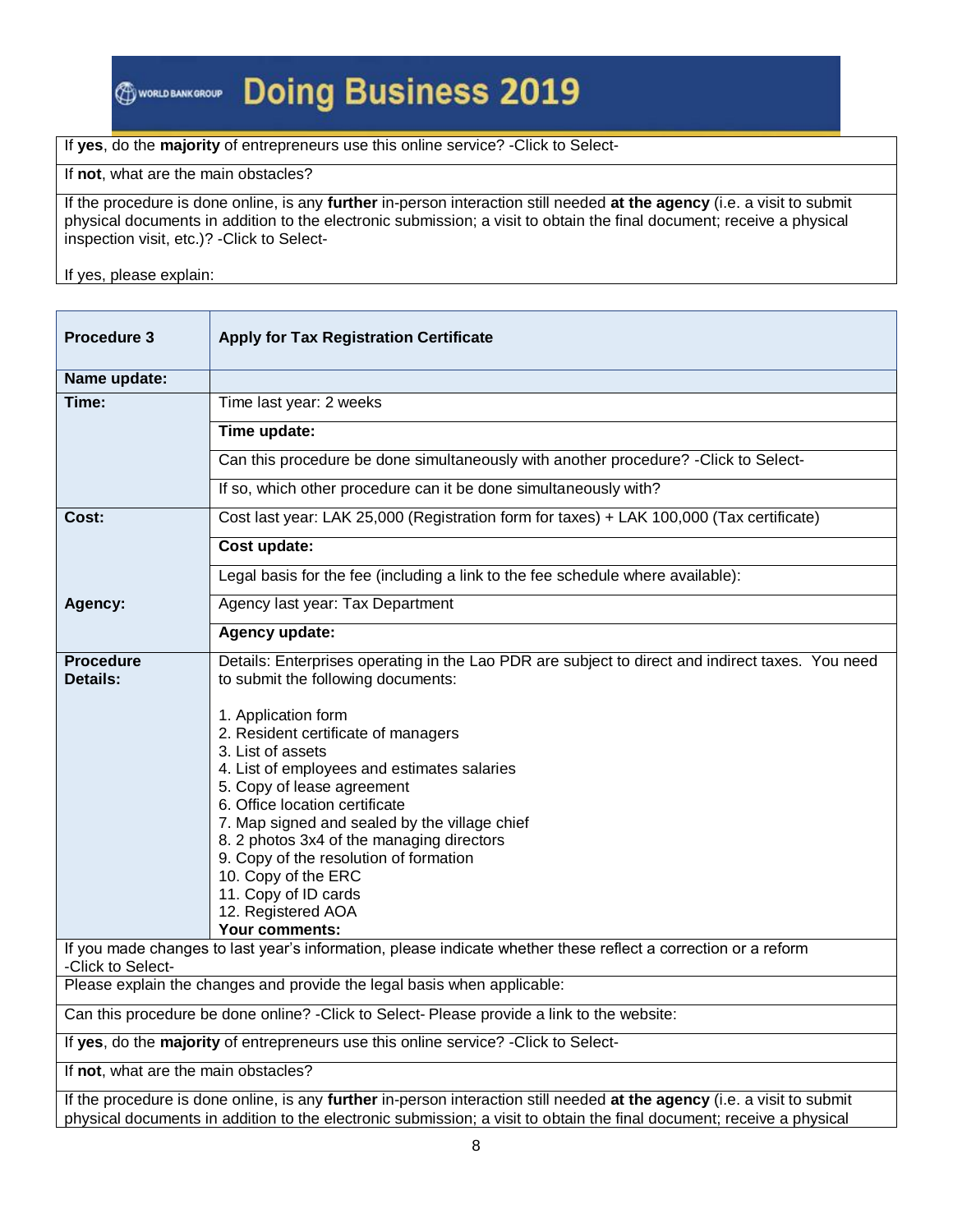# **@worusankGROUP Doing Business 2019**

#### inspection visit, etc.)? -Click to Select-

If yes, please explain:

| Procedure 4                                                                                 | Obtain Approval of Content on the Company Signage and the Company Signage Building<br><b>Permit</b>                                                                                                                                                                                                                                                                                                                                                                                                                                                                                                                                                                                                                                                           |  |  |
|---------------------------------------------------------------------------------------------|---------------------------------------------------------------------------------------------------------------------------------------------------------------------------------------------------------------------------------------------------------------------------------------------------------------------------------------------------------------------------------------------------------------------------------------------------------------------------------------------------------------------------------------------------------------------------------------------------------------------------------------------------------------------------------------------------------------------------------------------------------------|--|--|
| Name update:                                                                                |                                                                                                                                                                                                                                                                                                                                                                                                                                                                                                                                                                                                                                                                                                                                                               |  |  |
| Time:                                                                                       | Time last year: 1 to 2 weeks (simultaneous with previous procedure)                                                                                                                                                                                                                                                                                                                                                                                                                                                                                                                                                                                                                                                                                           |  |  |
|                                                                                             | Time update:                                                                                                                                                                                                                                                                                                                                                                                                                                                                                                                                                                                                                                                                                                                                                  |  |  |
|                                                                                             | Can this procedure be done simultaneously with another procedure? - Click to Select-                                                                                                                                                                                                                                                                                                                                                                                                                                                                                                                                                                                                                                                                          |  |  |
|                                                                                             | If so, which other procedure can it be done simultaneously with?                                                                                                                                                                                                                                                                                                                                                                                                                                                                                                                                                                                                                                                                                              |  |  |
| Cost:                                                                                       | Cost last year: LAK 10,000                                                                                                                                                                                                                                                                                                                                                                                                                                                                                                                                                                                                                                                                                                                                    |  |  |
|                                                                                             | Cost update:                                                                                                                                                                                                                                                                                                                                                                                                                                                                                                                                                                                                                                                                                                                                                  |  |  |
|                                                                                             | Legal basis for the fee (including a link to the fee schedule where available):                                                                                                                                                                                                                                                                                                                                                                                                                                                                                                                                                                                                                                                                               |  |  |
| Agency:                                                                                     | Agency last year: Ministry of Information Culture and Turism                                                                                                                                                                                                                                                                                                                                                                                                                                                                                                                                                                                                                                                                                                  |  |  |
| Agency update:                                                                              |                                                                                                                                                                                                                                                                                                                                                                                                                                                                                                                                                                                                                                                                                                                                                               |  |  |
| <b>Procedure</b><br><b>Details:</b>                                                         | Details: The company must obtain content approval and a building permit. For the content<br>approval application, the company must complete the application form in MICT standard form<br>and provide the following: (i) the name of the company in Lao, enterprise code provided under<br>the enterprise registration certificate, office location and contact detail of the company; (ii) the<br>color in red for the letters, and yellow for the background (these colors applied to domestic<br>companies); and (ii) the size shall not exceed 2mx4m. For the building permit, the company must<br>complete the application form and attach the signage layout indicating the location and size, and<br>copy of the company's licenses.<br>Your comments: |  |  |
| -Click to Select-                                                                           | If you made changes to last year's information, please indicate whether these reflect a correction or a reform                                                                                                                                                                                                                                                                                                                                                                                                                                                                                                                                                                                                                                                |  |  |
|                                                                                             | Please explain the changes and provide the legal basis when applicable:                                                                                                                                                                                                                                                                                                                                                                                                                                                                                                                                                                                                                                                                                       |  |  |
| Can this procedure be done online? - Click to Select- Please provide a link to the website: |                                                                                                                                                                                                                                                                                                                                                                                                                                                                                                                                                                                                                                                                                                                                                               |  |  |
|                                                                                             | If yes, do the majority of entrepreneurs use this online service? - Click to Select-                                                                                                                                                                                                                                                                                                                                                                                                                                                                                                                                                                                                                                                                          |  |  |
| If not, what are the main obstacles?                                                        |                                                                                                                                                                                                                                                                                                                                                                                                                                                                                                                                                                                                                                                                                                                                                               |  |  |
| inspection visit, etc.)? - Click to Select-                                                 | If the procedure is done online, is any further in-person interaction still needed at the agency (i.e. a visit to submit<br>physical documents in addition to the electronic submission; a visit to obtain the final document; receive a physical                                                                                                                                                                                                                                                                                                                                                                                                                                                                                                             |  |  |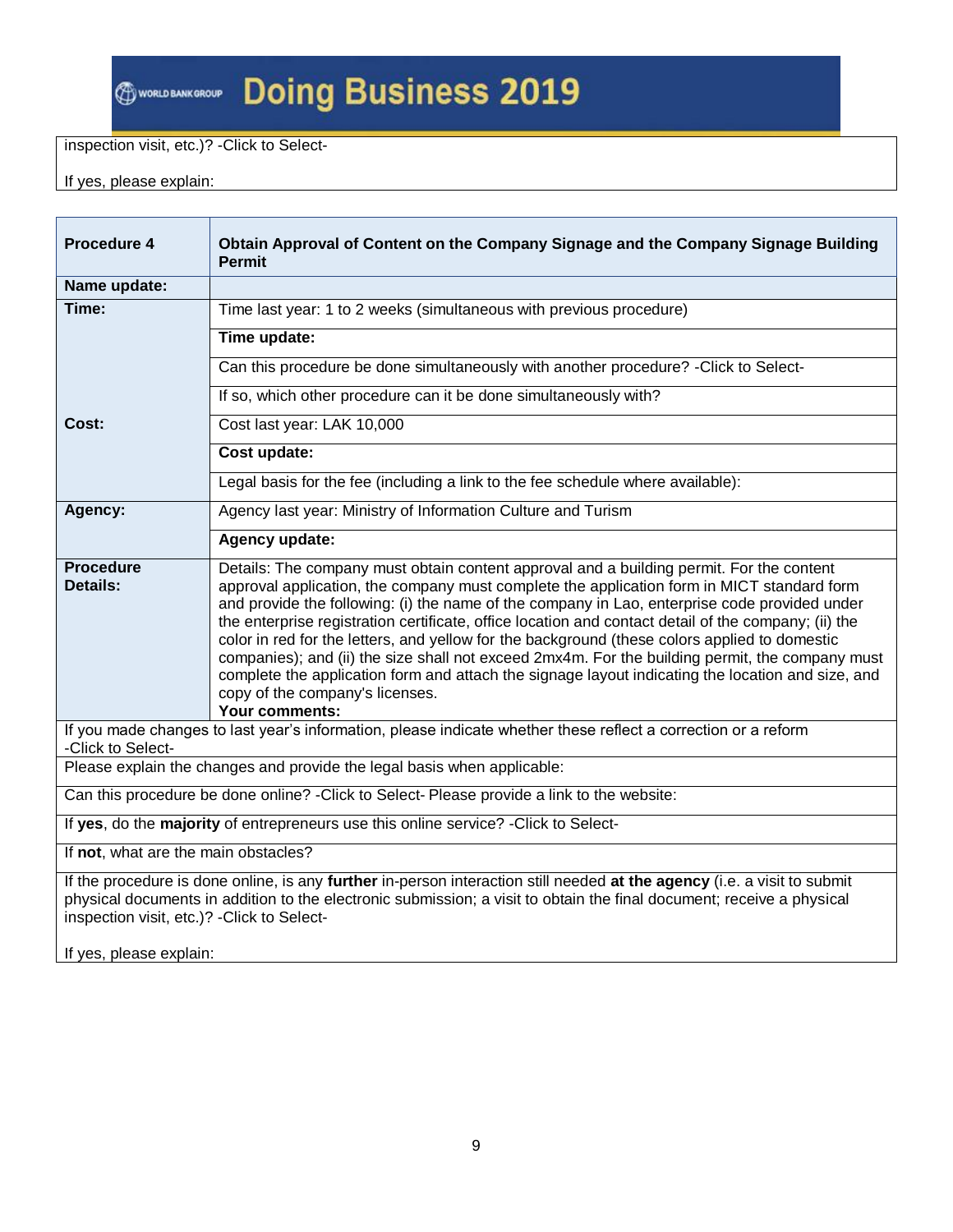# @www.unkunour Doing Business 2019

| <b>Procedure 5</b>                                                                                                                                                                                                                                                                               | Carve a company seal                                                                                                                                                                                                                                                                                                                                                                                                                                                                              |  |  |  |  |
|--------------------------------------------------------------------------------------------------------------------------------------------------------------------------------------------------------------------------------------------------------------------------------------------------|---------------------------------------------------------------------------------------------------------------------------------------------------------------------------------------------------------------------------------------------------------------------------------------------------------------------------------------------------------------------------------------------------------------------------------------------------------------------------------------------------|--|--|--|--|
| Name update:                                                                                                                                                                                                                                                                                     |                                                                                                                                                                                                                                                                                                                                                                                                                                                                                                   |  |  |  |  |
| Time:                                                                                                                                                                                                                                                                                            | Time last year: 2 weeks (simultaneous with previous procedure)                                                                                                                                                                                                                                                                                                                                                                                                                                    |  |  |  |  |
|                                                                                                                                                                                                                                                                                                  | Time update:                                                                                                                                                                                                                                                                                                                                                                                                                                                                                      |  |  |  |  |
|                                                                                                                                                                                                                                                                                                  | Can this procedure be done simultaneously with another procedure? - Click to Select-                                                                                                                                                                                                                                                                                                                                                                                                              |  |  |  |  |
|                                                                                                                                                                                                                                                                                                  | If so, which other procedure can it be done simultaneously with?                                                                                                                                                                                                                                                                                                                                                                                                                                  |  |  |  |  |
| Cost:                                                                                                                                                                                                                                                                                            | Cost last year: LAK 10,000 (application form for making the company seal) + LAK 60,000 (the<br>certificate authorizing the design) + LAK 50,000 (carving of a seal in Lao language only) or LAK<br>53,000 (the carving of a seal in Lao and in another language)<br>Cost update:                                                                                                                                                                                                                  |  |  |  |  |
|                                                                                                                                                                                                                                                                                                  | Legal basis for the fee (including a link to the fee schedule where available):                                                                                                                                                                                                                                                                                                                                                                                                                   |  |  |  |  |
| Agency:                                                                                                                                                                                                                                                                                          | Agency last year: Ministry of Industry and Commerce and Ministry of Public Security                                                                                                                                                                                                                                                                                                                                                                                                               |  |  |  |  |
|                                                                                                                                                                                                                                                                                                  | Agency update:                                                                                                                                                                                                                                                                                                                                                                                                                                                                                    |  |  |  |  |
| <b>Procedure</b><br><b>Details:</b>                                                                                                                                                                                                                                                              | Details: After the Enterprise Registry Office issued the ERC and a letter for seal carving,<br>entrepreneurs need to submit these documents with the application form at the Seal carving Unit<br>within the Ministry of Industry and Commerce and Ministry of Public Security. Once the seal is<br>carved, a letter for registration the seal is issued by the seal carving unit. Entrepreneurs can<br>submit these to the seal carving unit for the approval of official use.<br>Your comments: |  |  |  |  |
| -Click to Select-                                                                                                                                                                                                                                                                                | If you made changes to last year's information, please indicate whether these reflect a correction or a reform                                                                                                                                                                                                                                                                                                                                                                                    |  |  |  |  |
|                                                                                                                                                                                                                                                                                                  | Please explain the changes and provide the legal basis when applicable:                                                                                                                                                                                                                                                                                                                                                                                                                           |  |  |  |  |
| Can this procedure be done online? - Click to Select- Please provide a link to the website:                                                                                                                                                                                                      |                                                                                                                                                                                                                                                                                                                                                                                                                                                                                                   |  |  |  |  |
| If yes, do the majority of entrepreneurs use this online service? - Click to Select-                                                                                                                                                                                                             |                                                                                                                                                                                                                                                                                                                                                                                                                                                                                                   |  |  |  |  |
| If not, what are the main obstacles?                                                                                                                                                                                                                                                             |                                                                                                                                                                                                                                                                                                                                                                                                                                                                                                   |  |  |  |  |
| If the procedure is done online, is any further in-person interaction still needed at the agency (i.e. a visit to submit<br>physical documents in addition to the electronic submission; a visit to obtain the final document; receive a physical<br>inspection visit, etc.)? - Click to Select- |                                                                                                                                                                                                                                                                                                                                                                                                                                                                                                   |  |  |  |  |

| Procedure 6  | Register company seal at the provincial department of public security                |
|--------------|--------------------------------------------------------------------------------------|
| Name update: |                                                                                      |
| Time:        | Time last year: 1 to 2 weeks                                                         |
|              | Time update:                                                                         |
|              | Can this procedure be done simultaneously with another procedure? - Click to Select- |
|              | If so, which other procedure can it be done simultaneously with?                     |
| Cost:        | Cost last year: included in procedure 5                                              |
|              | Cost update:                                                                         |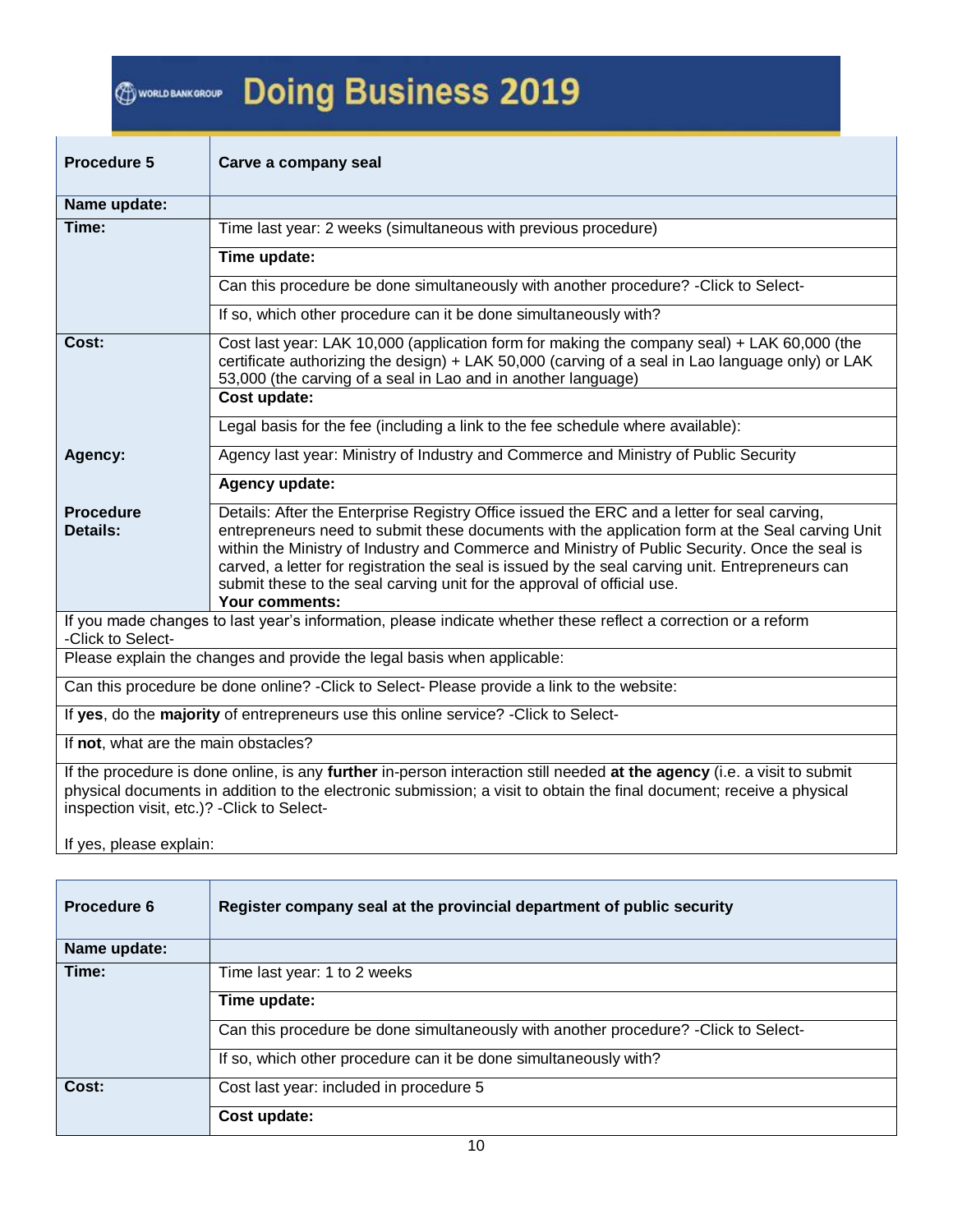|                                                                                                                                     | Legal basis for the fee (including a link to the fee schedule where available):                                                                              |  |  |  |
|-------------------------------------------------------------------------------------------------------------------------------------|--------------------------------------------------------------------------------------------------------------------------------------------------------------|--|--|--|
|                                                                                                                                     |                                                                                                                                                              |  |  |  |
| Agency:                                                                                                                             | Agency last year: Provincial Department of Public Security                                                                                                   |  |  |  |
|                                                                                                                                     | Agency update:                                                                                                                                               |  |  |  |
| <b>Procedure</b><br>Details:                                                                                                        | Details: After the seal is carved, the company needs to register it at the provincial department of<br>public security in order to use it.<br>Your comments: |  |  |  |
| If you made changes to last year's information, please indicate whether these reflect a correction or a reform<br>-Click to Select- |                                                                                                                                                              |  |  |  |
| Please explain the changes and provide the legal basis when applicable:                                                             |                                                                                                                                                              |  |  |  |
| Can this procedure be done online? - Click to Select-Please provide a link to the website:                                          |                                                                                                                                                              |  |  |  |

If **yes**, do the **majority** of entrepreneurs use this online service? -Click to Select-

If **not**, what are the main obstacles?

T

If the procedure is done online, is any **further** in-person interaction still needed **at the agency** (i.e. a visit to submit physical documents in addition to the electronic submission; a visit to obtain the final document; receive a physical inspection visit, etc.)? -Click to Select-

If yes, please explain:

┍

| <b>Procedure 7</b>           | Register the workers for social security                                                                                                                                                                                                                                                                                                                                                                                                                                                                                                                                                                                                                                                                                                                                                                   |
|------------------------------|------------------------------------------------------------------------------------------------------------------------------------------------------------------------------------------------------------------------------------------------------------------------------------------------------------------------------------------------------------------------------------------------------------------------------------------------------------------------------------------------------------------------------------------------------------------------------------------------------------------------------------------------------------------------------------------------------------------------------------------------------------------------------------------------------------|
| Name update:                 |                                                                                                                                                                                                                                                                                                                                                                                                                                                                                                                                                                                                                                                                                                                                                                                                            |
| Time:                        | Time last year: 1 week                                                                                                                                                                                                                                                                                                                                                                                                                                                                                                                                                                                                                                                                                                                                                                                     |
|                              | Time update:                                                                                                                                                                                                                                                                                                                                                                                                                                                                                                                                                                                                                                                                                                                                                                                               |
|                              | Can this procedure be done simultaneously with another procedure? - Click to Select-                                                                                                                                                                                                                                                                                                                                                                                                                                                                                                                                                                                                                                                                                                                       |
|                              | If so, which other procedure can it be done simultaneously with?                                                                                                                                                                                                                                                                                                                                                                                                                                                                                                                                                                                                                                                                                                                                           |
| Cost:                        | Cost last year: no charge                                                                                                                                                                                                                                                                                                                                                                                                                                                                                                                                                                                                                                                                                                                                                                                  |
|                              | Cost update:                                                                                                                                                                                                                                                                                                                                                                                                                                                                                                                                                                                                                                                                                                                                                                                               |
|                              | Legal basis for the fee (including a link to the fee schedule where available):                                                                                                                                                                                                                                                                                                                                                                                                                                                                                                                                                                                                                                                                                                                            |
| Agency:                      | Agency last year: Social Security Office                                                                                                                                                                                                                                                                                                                                                                                                                                                                                                                                                                                                                                                                                                                                                                   |
|                              | Agency update:                                                                                                                                                                                                                                                                                                                                                                                                                                                                                                                                                                                                                                                                                                                                                                                             |
| <b>Procedure</b><br>Details: | Details: The application form to register workers for social security insurance is available at the<br>agency in charge of registration. Employees and employers must participate in the compulsory<br>social security regime. They may not enter into mutual agreements to avoid participation in the<br>social security regime. The social security regime for company employees is established on the<br>principle of state-guaranteed insurance. Contributions to the social security regime are paid by<br>both the employers and employees: 6.0% of gross salary is to be contributed for social security<br>by the employer and another 5.5%, by the employee. The maximum ceiling for calculating these<br>contributions is LAK 2,000,000 (6% and 5.5% of LAK 2,000,000).<br><b>Your comments:</b> |
|                              | If you made changes to last year's information, please indicate whether these reflect a correction or a reform                                                                                                                                                                                                                                                                                                                                                                                                                                                                                                                                                                                                                                                                                             |
| -Click to Select-            | Please explain the changes and provide the legal basis when applicable:                                                                                                                                                                                                                                                                                                                                                                                                                                                                                                                                                                                                                                                                                                                                    |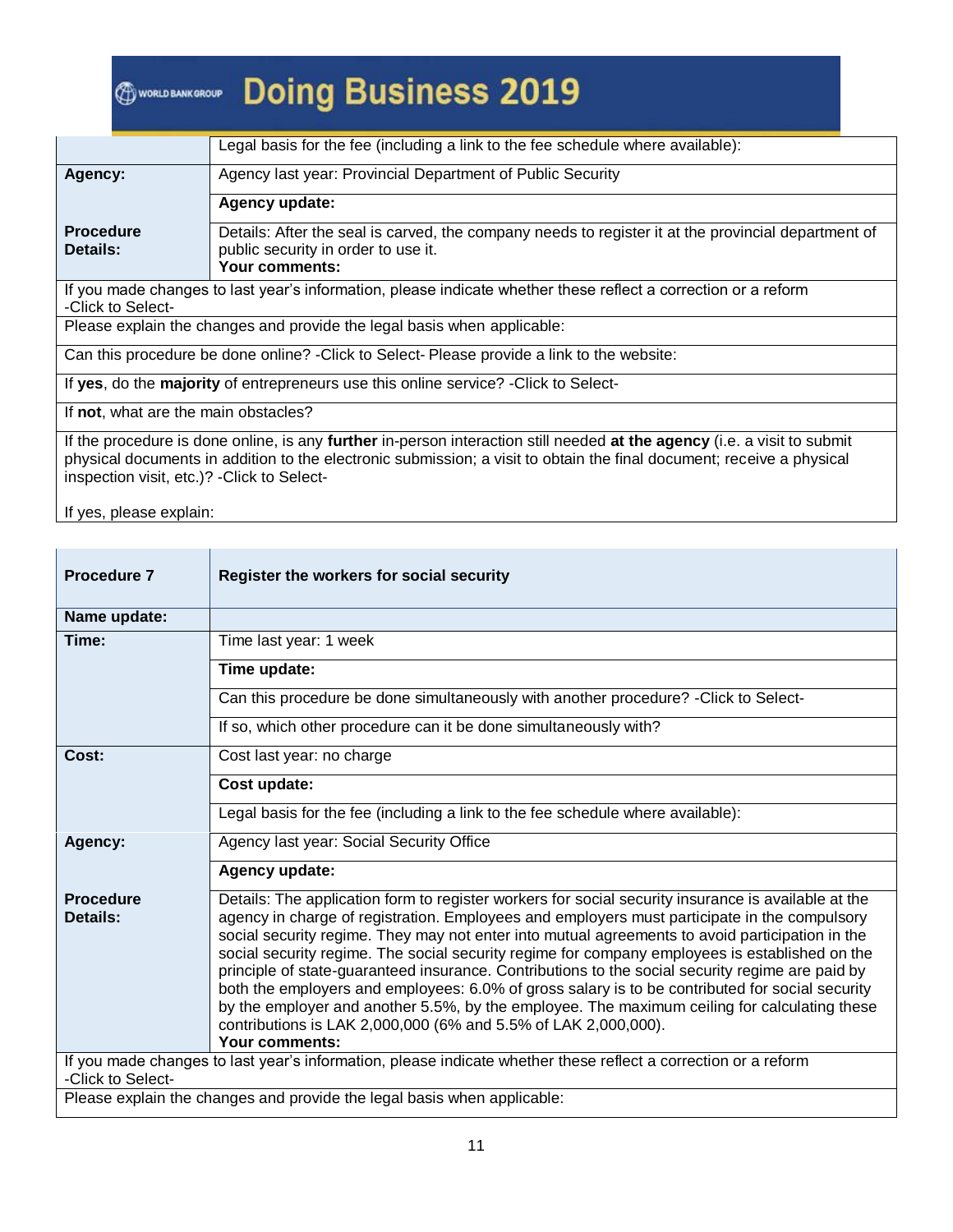### **Doing Business 2019**

Can this procedure be done online? -Click to Select- Please provide a link to the website:

If **yes**, do the **majority** of entrepreneurs use this online service? -Click to Select-

If **not**, what are the main obstacles?

If the procedure is done online, is any **further** in-person interaction still needed **at the agency** (i.e. a visit to submit physical documents in addition to the electronic submission; a visit to obtain the final document; receive a physical inspection visit, etc.)? -Click to Select-

If yes, please explain:

| Procedure 8                                                                                                                                                                                                                                                                                                                 | <b>Register for VAT</b>                                                                                                                                                                                                                   |  |  |  |
|-----------------------------------------------------------------------------------------------------------------------------------------------------------------------------------------------------------------------------------------------------------------------------------------------------------------------------|-------------------------------------------------------------------------------------------------------------------------------------------------------------------------------------------------------------------------------------------|--|--|--|
| Name update:                                                                                                                                                                                                                                                                                                                |                                                                                                                                                                                                                                           |  |  |  |
| Time:                                                                                                                                                                                                                                                                                                                       | Time last year: 3 weeks (simultaneous with previous procedure)                                                                                                                                                                            |  |  |  |
|                                                                                                                                                                                                                                                                                                                             | Time update:                                                                                                                                                                                                                              |  |  |  |
|                                                                                                                                                                                                                                                                                                                             | Can this procedure be done simultaneously with another procedure? - Click to Select-                                                                                                                                                      |  |  |  |
|                                                                                                                                                                                                                                                                                                                             | If so, which other procedure can it be done simultaneously with?                                                                                                                                                                          |  |  |  |
| Cost:                                                                                                                                                                                                                                                                                                                       | Cost last year: no charge                                                                                                                                                                                                                 |  |  |  |
|                                                                                                                                                                                                                                                                                                                             | Cost update:                                                                                                                                                                                                                              |  |  |  |
|                                                                                                                                                                                                                                                                                                                             | Legal basis for the fee (including a link to the fee schedule where available):                                                                                                                                                           |  |  |  |
| Agency last year: Tax authority<br>Agency:                                                                                                                                                                                                                                                                                  |                                                                                                                                                                                                                                           |  |  |  |
|                                                                                                                                                                                                                                                                                                                             | Agency update:                                                                                                                                                                                                                            |  |  |  |
| <b>Procedure</b><br><b>Details:</b>                                                                                                                                                                                                                                                                                         | Details: As per Article 9 of Law of Value added tax of 26 December 2006, all companies with a<br>turnover higher than 400,000,000 Kip are are subject to value-added tax registration with the tax<br>authority.<br><b>Your comments:</b> |  |  |  |
| -Click to Select-                                                                                                                                                                                                                                                                                                           | If you made changes to last year's information, please indicate whether these reflect a correction or a reform                                                                                                                            |  |  |  |
| Please explain the changes and provide the legal basis when applicable:                                                                                                                                                                                                                                                     |                                                                                                                                                                                                                                           |  |  |  |
| Can this procedure be done online? - Click to Select- Please provide a link to the website:                                                                                                                                                                                                                                 |                                                                                                                                                                                                                                           |  |  |  |
| If yes, do the majority of entrepreneurs use this online service? - Click to Select-                                                                                                                                                                                                                                        |                                                                                                                                                                                                                                           |  |  |  |
| If not, what are the main obstacles?                                                                                                                                                                                                                                                                                        |                                                                                                                                                                                                                                           |  |  |  |
| If the procedure is done online, is any further in-person interaction still needed at the agency (i.e. a visit to submit<br>physical documents in addition to the electronic submission; a visit to obtain the final document; receive a physical<br>inspection visit, etc.)? - Click to Select-<br>If yes, please explain: |                                                                                                                                                                                                                                           |  |  |  |

#### **3.3 Additional procedures to start and operate a business. Please specify any new or existing procedures that have been omitted from the general list. For example, are there any missing procedures related to:**

- Registration of employer and/or employees with the relevant social security agency
- Registration of employer and/or employees with the Ministry of Labor
- Registration of employer with the relevant tax authority and/or VAT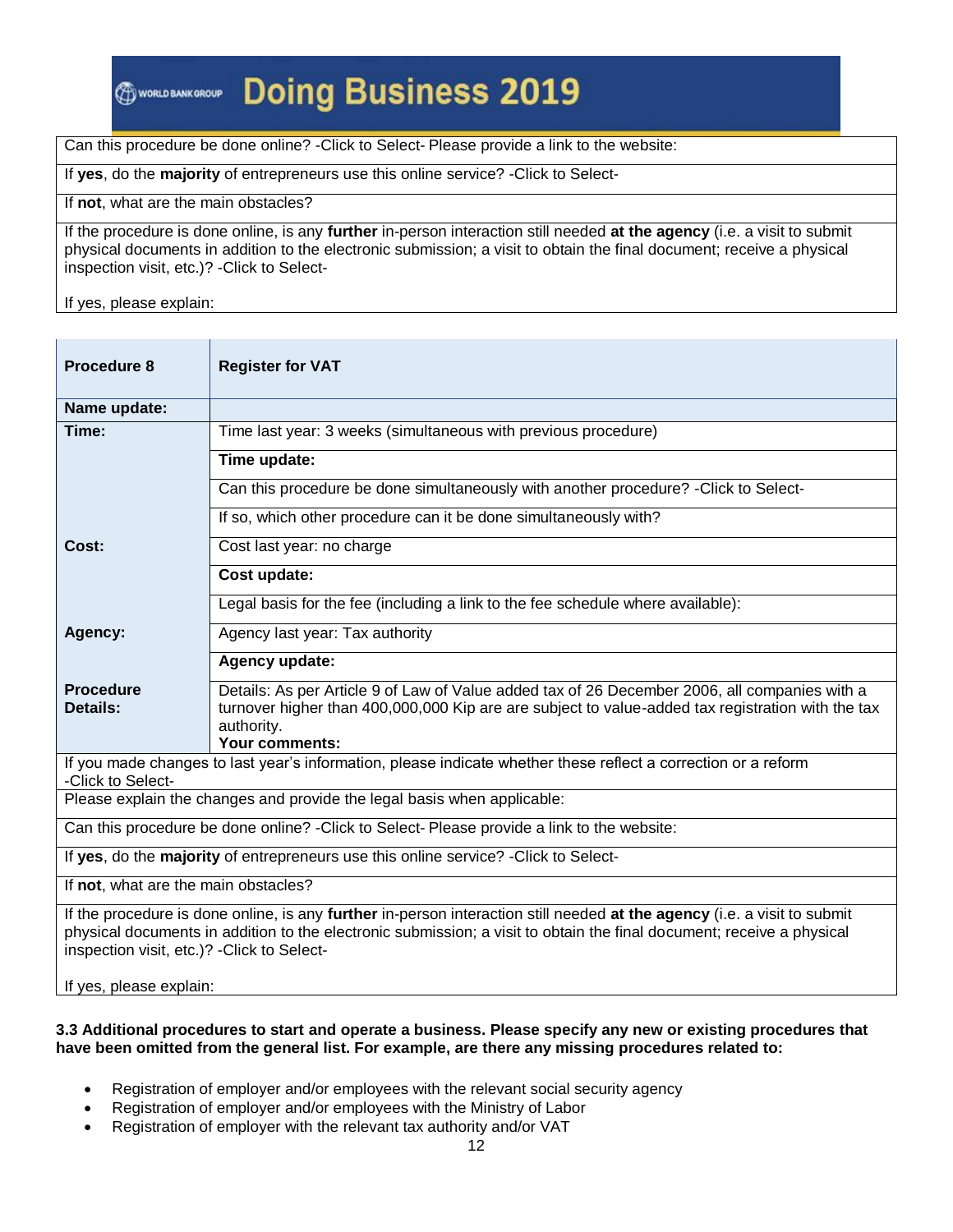# **Doing Business 2019**

#### • Registration or inspection of the company's office space by any agency

| <b>Additional</b><br>procedure 1                                                     |                                                                                                                                                                                                                                                                                                  |  |
|--------------------------------------------------------------------------------------|--------------------------------------------------------------------------------------------------------------------------------------------------------------------------------------------------------------------------------------------------------------------------------------------------|--|
| Time:                                                                                |                                                                                                                                                                                                                                                                                                  |  |
|                                                                                      | Can this procedure be done simultaneously with another procedure?<br>-Click to Select-                                                                                                                                                                                                           |  |
|                                                                                      | If so, which other procedure can it be done simultaneously with?                                                                                                                                                                                                                                 |  |
| Cost:                                                                                |                                                                                                                                                                                                                                                                                                  |  |
|                                                                                      | Legal basis for the fee (including a link to the fee schedule where available):                                                                                                                                                                                                                  |  |
| Agency:                                                                              |                                                                                                                                                                                                                                                                                                  |  |
| <b>Procedure</b>                                                                     |                                                                                                                                                                                                                                                                                                  |  |
| Details:                                                                             | Please indicate the sequence of this new procedure (for example, between procedures 2 and 3):                                                                                                                                                                                                    |  |
|                                                                                      | Can this procedure be done online? - Click to Select-Please provide a link to the website:                                                                                                                                                                                                       |  |
| If yes, do the majority of entrepreneurs use this online service? - Click to Select- |                                                                                                                                                                                                                                                                                                  |  |
| If not, what are the main obstacles?                                                 |                                                                                                                                                                                                                                                                                                  |  |
|                                                                                      | If the procedure is done online, is any further in-person interaction still needed at the agency (i.e. a visit to submit<br>physical documents in addition to the electronic submission; a visit to obtain the final document; receive a physical<br>inspection visit, etc.)? - Click to Select- |  |

| <b>Additional</b><br>procedure 2                                                           |                                                                                                                          |  |
|--------------------------------------------------------------------------------------------|--------------------------------------------------------------------------------------------------------------------------|--|
| Time:                                                                                      |                                                                                                                          |  |
|                                                                                            | Can this procedure be done simultaneously with another procedure?<br>-Click to Select-                                   |  |
|                                                                                            | If so, which other procedure can it be done simultaneously with?                                                         |  |
| Cost:                                                                                      |                                                                                                                          |  |
|                                                                                            | Legal basis for the fee (including a link to the fee schedule where available):                                          |  |
| Agency:                                                                                    |                                                                                                                          |  |
| <b>Procedure</b><br><b>Details:</b>                                                        |                                                                                                                          |  |
|                                                                                            | Please indicate the sequence of this new procedure (for example, between procedures 2 and 3):                            |  |
| Can this procedure be done online? - Click to Select-Please provide a link to the website: |                                                                                                                          |  |
|                                                                                            | If yes, do the majority of entrepreneurs use this online service? - Click to Select-                                     |  |
| If not, what are the main obstacles?                                                       |                                                                                                                          |  |
|                                                                                            | If the procedure is done online, is any further in-person interaction still needed at the agency (i.e. a visit to submit |  |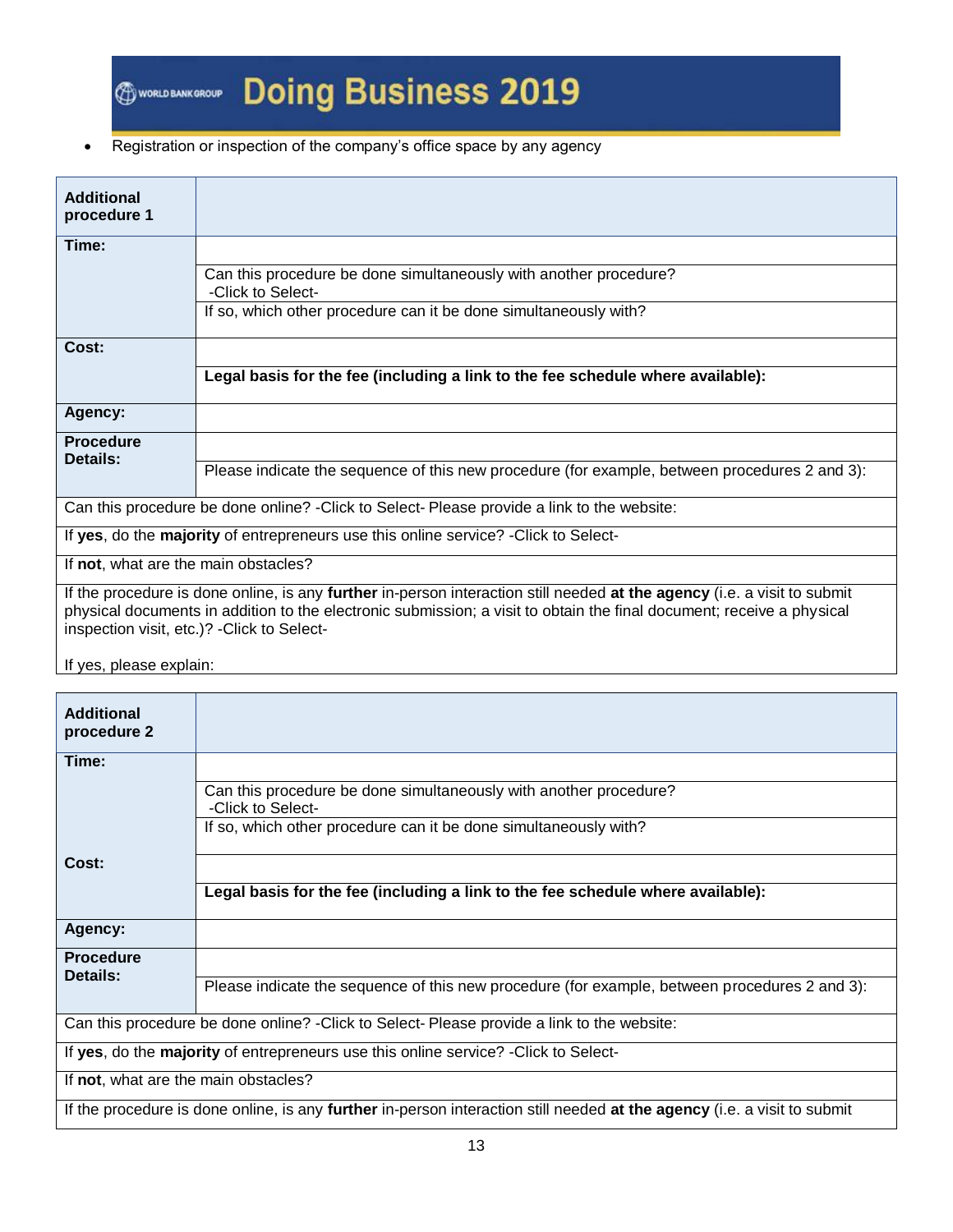# **Doing Business 2019**

physical documents in addition to the electronic submission; a visit to obtain the final document; receive a physical inspection visit, etc.)? -Click to Select-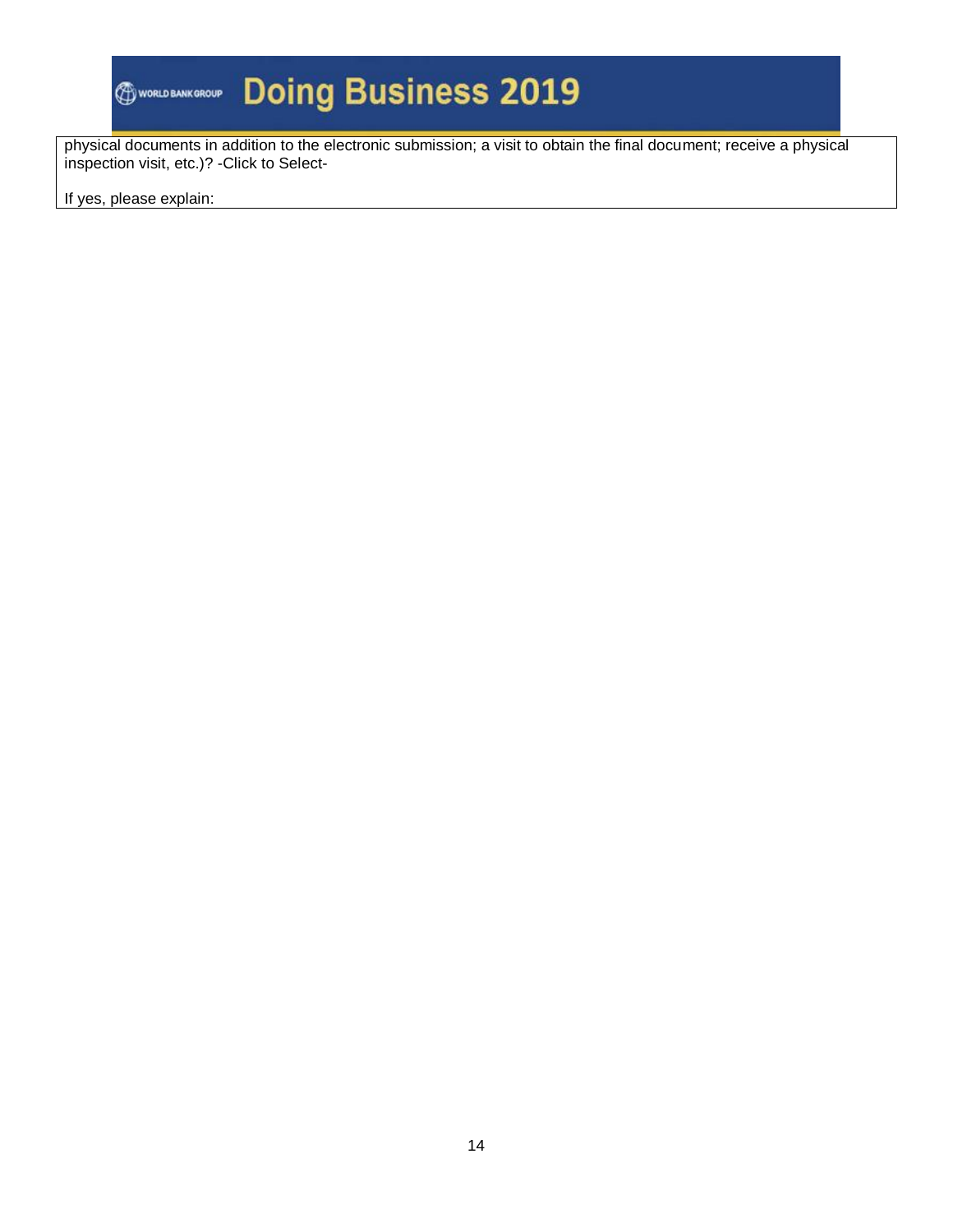#### **4. RESEARCH QUESTIONS**

**This year,** *Doing Business* **is collecting data on the quality of infrastructure, accessibility of information and legislative framework for the registration of limited liability companies. It also looks into the issue of education and training at the company registry. This section measures data for Lao PDR. Please provide your answers to the questions below as well as your comments when applicable.**

#### **4.1 Quality of infrastructure at the company registry**

|                                                                                                                                                                                                | <b>Answer</b>     | <b>Comments</b> |
|------------------------------------------------------------------------------------------------------------------------------------------------------------------------------------------------|-------------------|-----------------|
| 4.1.1 Is there a centralized business registry with full<br>national coverage (Lao PDR)?                                                                                                       | -Click to Select- |                 |
|                                                                                                                                                                                                |                   |                 |
| 4.1.2 Are all company records stored in digital form in<br>the economy (Lao PDR)?                                                                                                              | -Click to Select- |                 |
|                                                                                                                                                                                                |                   |                 |
| 4.1.3 Is there an electronic database to search all<br>company records?                                                                                                                        | -Click to Select- |                 |
| If yes, is the search available in bulk (i.e., the result<br>would show all companies that satisfy the search<br>criteria)?                                                                    | -Click to Select- |                 |
| If yes, is the search available for individual cases?                                                                                                                                          | -Click to Select- |                 |
|                                                                                                                                                                                                |                   |                 |
| 4.1.4 Is there an electronic system that covers the<br>entire company registration process (from submitting<br>the application to receiving the company documents<br>in an electronic format)? | -Click to Select- |                 |
|                                                                                                                                                                                                |                   |                 |
| 4.1.5 Is there a fully electronic filling of changes of<br>company ownership?                                                                                                                  | -Click to Select- |                 |
|                                                                                                                                                                                                |                   |                 |
| 4.1.6 Is there an electronic payment for all fees<br>related to company incorporation?                                                                                                         | -Click to Select- |                 |
|                                                                                                                                                                                                |                   |                 |
| 4.1.7 Is there an electronic signature or another<br>electronic form of authentication (with relevant legal<br>framework) used for online company registration?                                | -Click to Select- |                 |
|                                                                                                                                                                                                |                   |                 |
| 4.1.8 Is there an automated electronic exchange of<br>information between the business registry and other<br>stakeholder agencies (tax authority, social security,<br>pension fund, etc.)?     | -Click to Select- |                 |
|                                                                                                                                                                                                |                   |                 |
| 4.1.9 Is a Unique Business Identification number<br>(UBI) for all companies used by all government<br>agencies (business registry, tax authority, social<br>security, etc.)?                   | -Click to Select- |                 |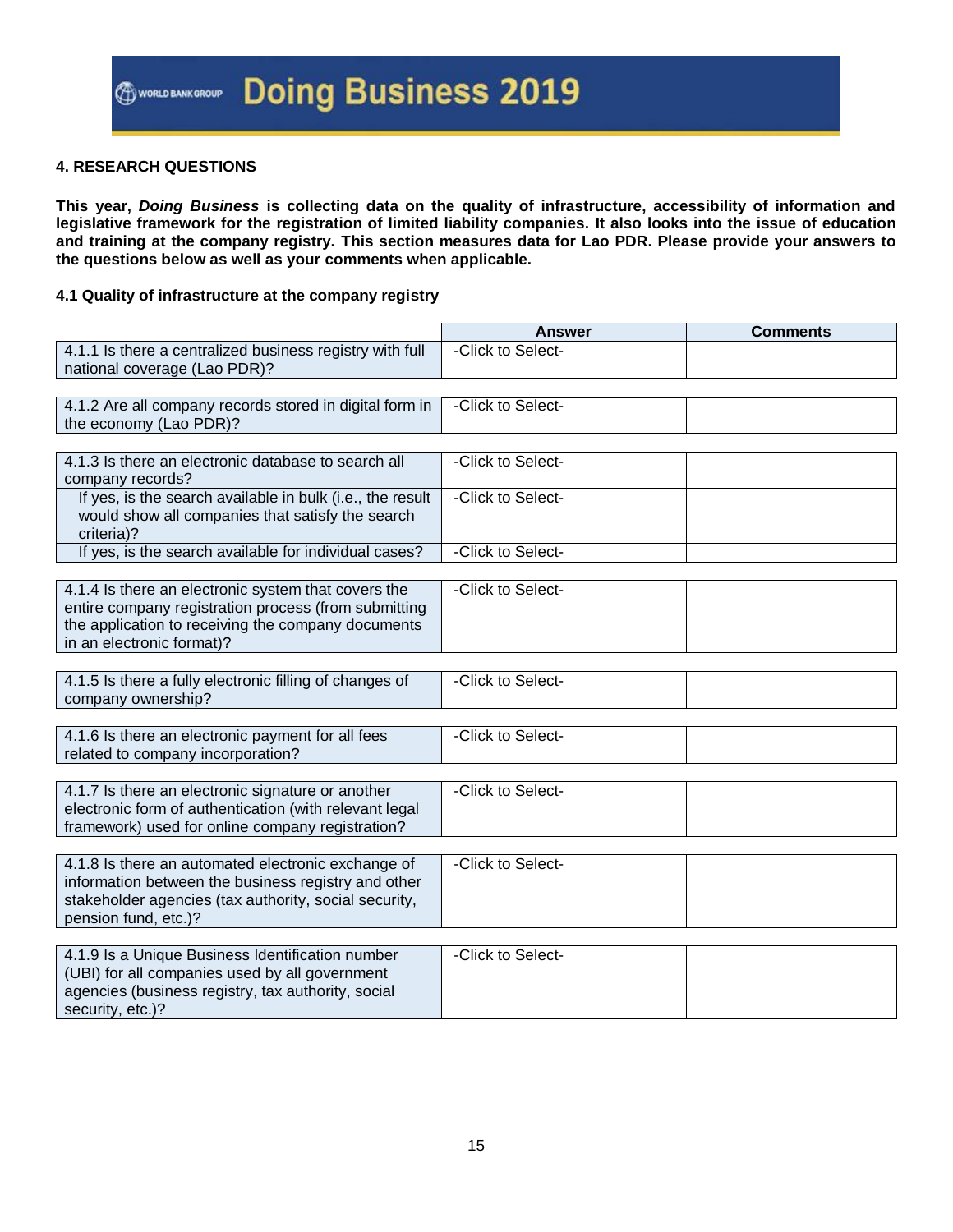#### **4.2 Accessibility of information about companies**

|                                                   | <b>Answer</b>     | If online, please<br>provide link | <b>Comments</b> |
|---------------------------------------------------|-------------------|-----------------------------------|-----------------|
| 4.2.1 Does the company registry provide public    |                   |                                   |                 |
| access to information about the:                  |                   |                                   |                 |
| • Name of company?                                | -Click to Select- |                                   |                 |
| • Company ID?                                     | -Click to Select- |                                   |                 |
| • Name of directors?                              | -Click to Select- |                                   |                 |
| • Name of shareholders?                           | -Click to Select- |                                   |                 |
| • Name of beneficial owners?                      | -Click to Select- |                                   |                 |
| • Articles of association?                        | -Click to Select- |                                   |                 |
| • Year of incorporation?                          | -Click to Select- |                                   |                 |
| • Legal address?                                  | -Click to Select- |                                   |                 |
| • Physical address?                               | -Click to Select- |                                   |                 |
| • Type of main activity?                          | -Click to Select- |                                   |                 |
| • Annual accounts?                                | -Click to Select- |                                   |                 |
|                                                   |                   |                                   |                 |
| 4.2.2 Is the list of documents needed to          | -Click to Select- |                                   |                 |
| incorporate a limited liability company available |                   |                                   |                 |
| to the general public?                            |                   |                                   |                 |
|                                                   |                   |                                   |                 |
| 4.2.3 Is the list of all fees (including their    | -Click to Select- |                                   |                 |
| amount) required for company incorporation        |                   |                                   |                 |
| available to the general public?                  |                   |                                   |                 |
|                                                   |                   |                                   |                 |
| 4.2.4 Are the service standards for company       | -Click to Select- |                                   |                 |
| incorporation (e.g. commitment from the           |                   |                                   |                 |
| administration to deliver the document within a   |                   |                                   |                 |
| specific timeframe) available to the general      |                   |                                   |                 |
| public?                                           |                   |                                   |                 |
|                                                   |                   |                                   |                 |
| 4.2.5 Are statistics about newly registered       | -Click to Select- |                                   |                 |
| limited liability companies available to the      |                   |                                   |                 |
| general public?                                   |                   |                                   |                 |
| If yes, what is the number of new limited         |                   |                                   |                 |
| liability companies in the economy (Lao PDR)      |                   |                                   |                 |
| in 2017?                                          |                   |                                   |                 |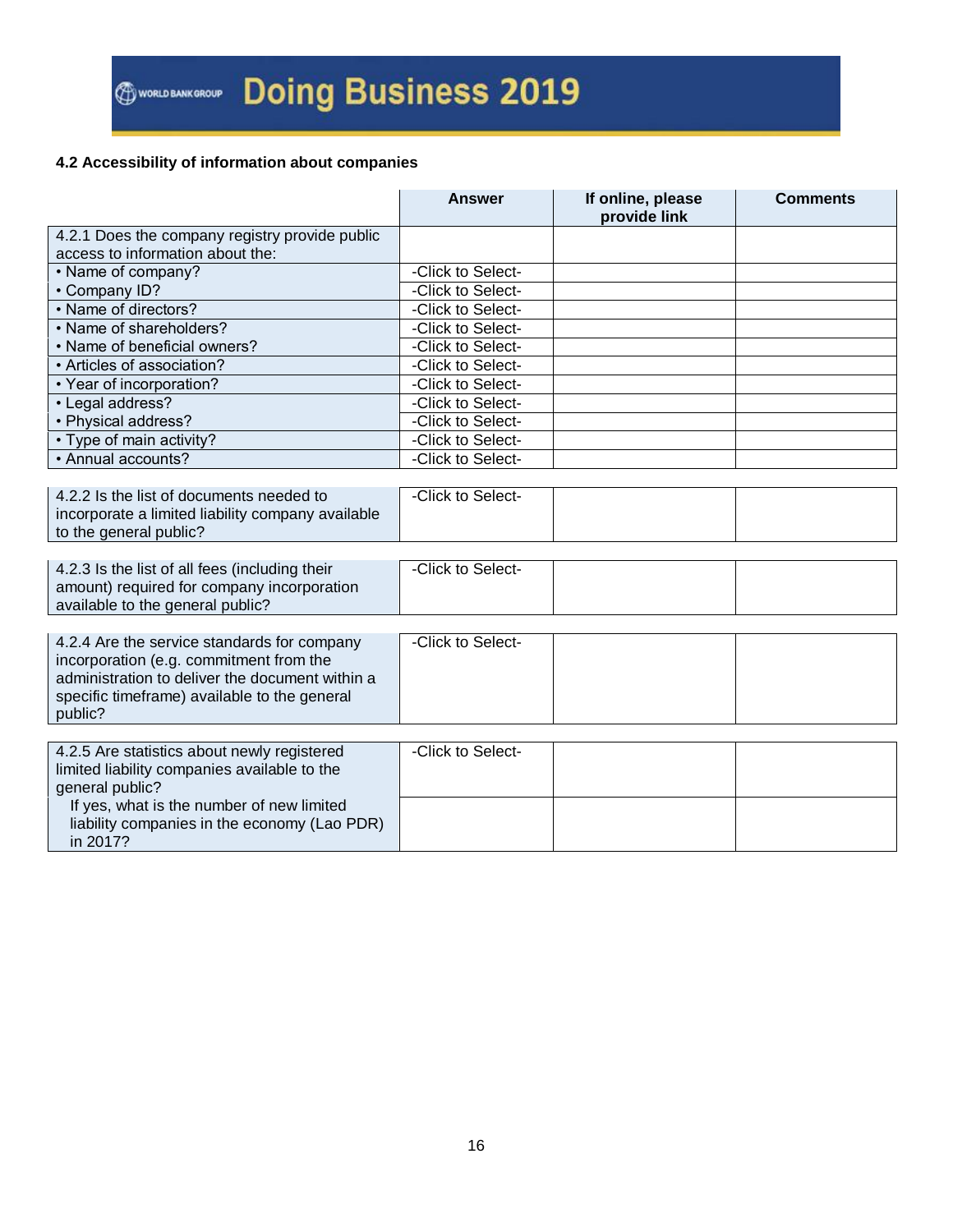#### **4.3 Legislative framework for company registration**

|                                                                     | Answer              | If yes, please provide a<br>specific legal basis | <b>Comments</b> |
|---------------------------------------------------------------------|---------------------|--------------------------------------------------|-----------------|
| 4.3.1 Is it mandatory to verify the<br>company name?                | -Click to Select-   |                                                  |                 |
|                                                                     |                     |                                                  |                 |
| 4.3.2 Is it mandatory to verify the                                 | -Click to Select-   |                                                  |                 |
| identity of the entrepreneurs?                                      |                     |                                                  |                 |
| If yes, who is held responsible for                                 |                     |                                                  |                 |
| verifying the identity of the                                       | Registrar<br>Notary |                                                  |                 |
| entrepreneurs? Please select all that                               | Lawyer              |                                                  |                 |
|                                                                     | Other               |                                                  |                 |
| apply:                                                              |                     |                                                  |                 |
|                                                                     | -Click to Select-   |                                                  |                 |
| 4.3.3 Is it mandatory to register                                   |                     |                                                  |                 |
| changes of company name at the<br>business registry?                |                     |                                                  |                 |
| If yes, what is the time limit for                                  |                     |                                                  |                 |
|                                                                     |                     |                                                  |                 |
| registering such changes?                                           |                     |                                                  |                 |
| 4.3.4 Is it mandatory to register                                   | -Click to Select-   |                                                  |                 |
| changes in shareholder details at the                               |                     |                                                  |                 |
|                                                                     |                     |                                                  |                 |
| business registry?                                                  |                     |                                                  |                 |
| If yes, what is the time limit for                                  |                     |                                                  |                 |
| registering such changes?                                           |                     |                                                  |                 |
|                                                                     | -Click to Select-   |                                                  |                 |
| 4.3.5 Is it mandatory to register                                   |                     |                                                  |                 |
| changes in the articles of association at<br>the business registry? |                     |                                                  |                 |
| If yes, what is the time limit for                                  |                     |                                                  |                 |
| registering such changes?                                           |                     |                                                  |                 |
|                                                                     |                     |                                                  |                 |
| 4.3.6 Is it mandatory to register                                   | -Click to Select-   |                                                  |                 |
| bankruptcy cases?                                                   |                     |                                                  |                 |
| If yes, what is the time limit for                                  |                     |                                                  |                 |
| registering such cases?                                             |                     |                                                  |                 |
|                                                                     |                     |                                                  |                 |
| 4.3.7 Is it mandatory to register                                   | -Click to Select-   |                                                  |                 |
| beneficial owner details and changes                                |                     |                                                  |                 |
| thereof?                                                            |                     |                                                  |                 |
| If yes, what is the time limit for                                  |                     |                                                  |                 |
| registering such changes?                                           |                     |                                                  |                 |
|                                                                     |                     |                                                  |                 |
| 4.3.8 Are there legal provisions on                                 | -Click to Select-   |                                                  |                 |
| preventing the corporate identity theft?                            |                     |                                                  |                 |
| If yes, please describe.                                            |                     |                                                  |                 |
|                                                                     |                     |                                                  |                 |
| 4.3.9 Are there any differences for                                 | -Click to Select-   |                                                  |                 |
| women shareholders during the                                       |                     |                                                  |                 |
| operations of the company?                                          |                     |                                                  |                 |
| If yes, please describe.                                            |                     |                                                  |                 |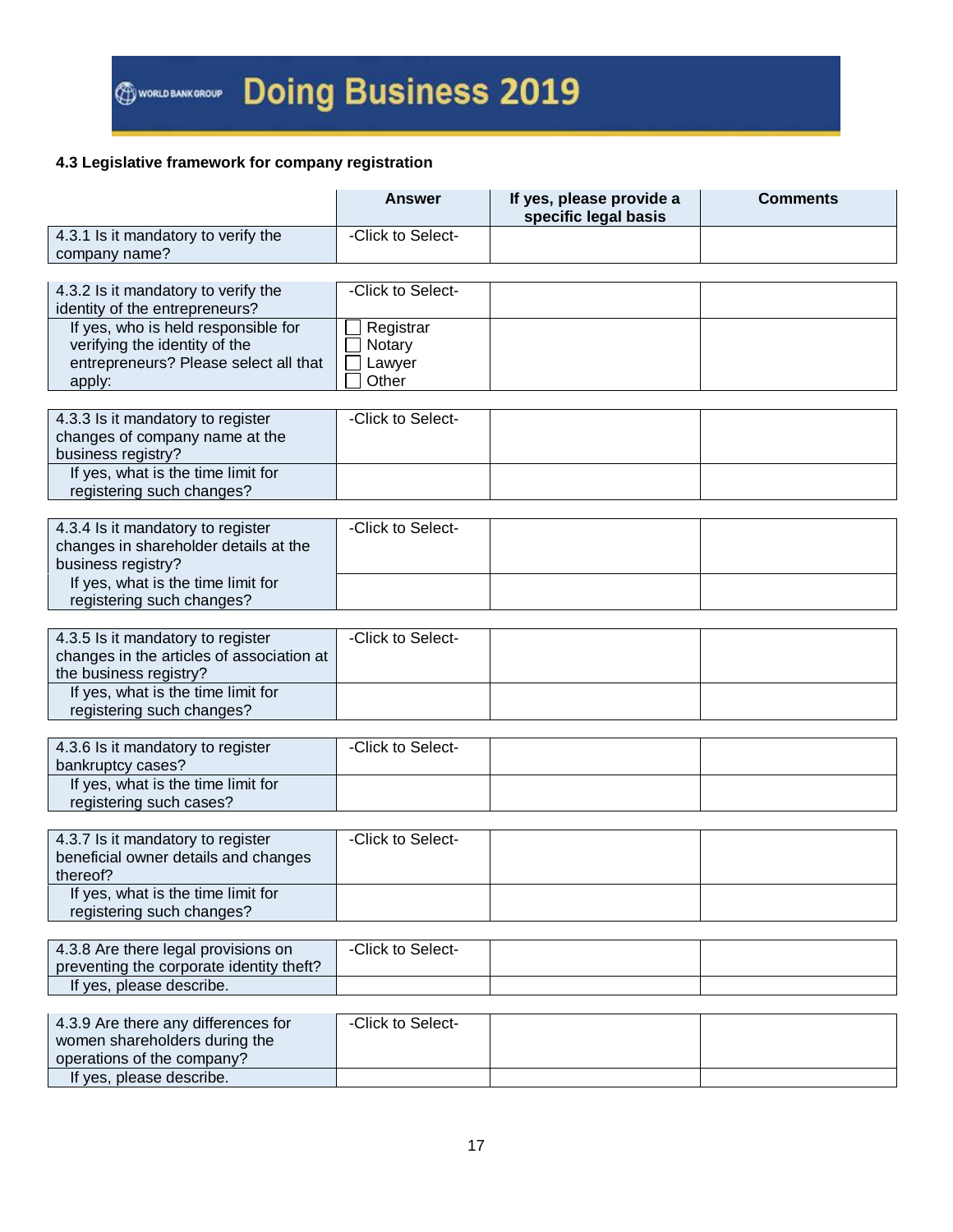### **4.4 Training and education**

|                                                                   | <b>Answer</b>                                                | <b>Comments</b> |
|-------------------------------------------------------------------|--------------------------------------------------------------|-----------------|
| 4.4.1 Do the officers of the company registry have                | -Click to Select-                                            |                 |
| the legal obligation of attending specific trainings?             |                                                              |                 |
| If yes, what is the legal basis?                                  |                                                              |                 |
| If yes, how are the training delivered (online,                   |                                                              |                 |
| group classes, etc.)?                                             |                                                              |                 |
| If yes, is there any time requirement for officers                |                                                              |                 |
| to do the training?                                               |                                                              |                 |
| If yes, what is the content of the training?                      |                                                              |                 |
|                                                                   |                                                              |                 |
| 4.4.2 Is there any minimum number of days per                     | -Click to Select-                                            |                 |
| year dedicated to training for officers of the                    |                                                              |                 |
| company registry?                                                 |                                                              |                 |
| If yes, what is the minimum amount?                               |                                                              |                 |
|                                                                   |                                                              |                 |
| 4.4.3 Is there any frequency for the trainings                    | -Click to Select-                                            |                 |
| provided to the officers of the company registry?                 |                                                              |                 |
| If yes, how often are the trainings provided?                     |                                                              |                 |
|                                                                   |                                                              |                 |
| 4.4.4 Does the company registry have a budget                     | -Click to Select-                                            |                 |
| dedicated to staff training?                                      |                                                              |                 |
| If yes, what is the amount for training?                          |                                                              |                 |
| If yes, what is the percentage of the total budget?               |                                                              |                 |
|                                                                   |                                                              |                 |
| 4.4.5 Are entrepreneurs offered the option of                     | -Click to Select-                                            |                 |
| attending specific classes or trainings when they                 |                                                              |                 |
| start their new business?                                         |                                                              |                 |
| If yes, what is the content of the training                       |                                                              |                 |
| (business plan, entrepreneurship, etc.)?                          |                                                              |                 |
| If yes, how are the training delivered (online,                   |                                                              |                 |
| group classes, etc.)?                                             |                                                              |                 |
| If yes, are the trainings offered to anyone or                    |                                                              |                 |
| targeted at specific groups (youth, women, etc.)?                 |                                                              |                 |
|                                                                   |                                                              |                 |
| 4.4.6 Do entrepreneurs get any incentive to obtain                | -Click to Select-                                            |                 |
| any additional tertiary education during the conduct              |                                                              |                 |
| of business?                                                      |                                                              |                 |
| If yes, what kind of incentive is offered (tax                    |                                                              |                 |
| credits for educational expenses, tax exempt                      |                                                              |                 |
| educational savings plans, funding for                            |                                                              |                 |
| entrepreneurship training, etc.)?                                 |                                                              |                 |
| If yes, are the incentives offered to anyone or                   |                                                              |                 |
| targeted at specific groups (youth, women, etc.)?                 |                                                              |                 |
|                                                                   |                                                              |                 |
| 4.4.7 When changes to the business start-up                       | Pilot test                                                   |                 |
| process are introduced (e.g. new online system),                  | Dissemination campaign (e.g. social media, billboards, etc.) |                 |
| how are the conveyed to the officers of the<br>Training/workshops |                                                              |                 |
| business registry?                                                | Through public broadcast (e.g. TV, radio, etc.)              |                 |
|                                                                   | None of the above                                            |                 |
|                                                                   | Other (please specify in comments)                           |                 |